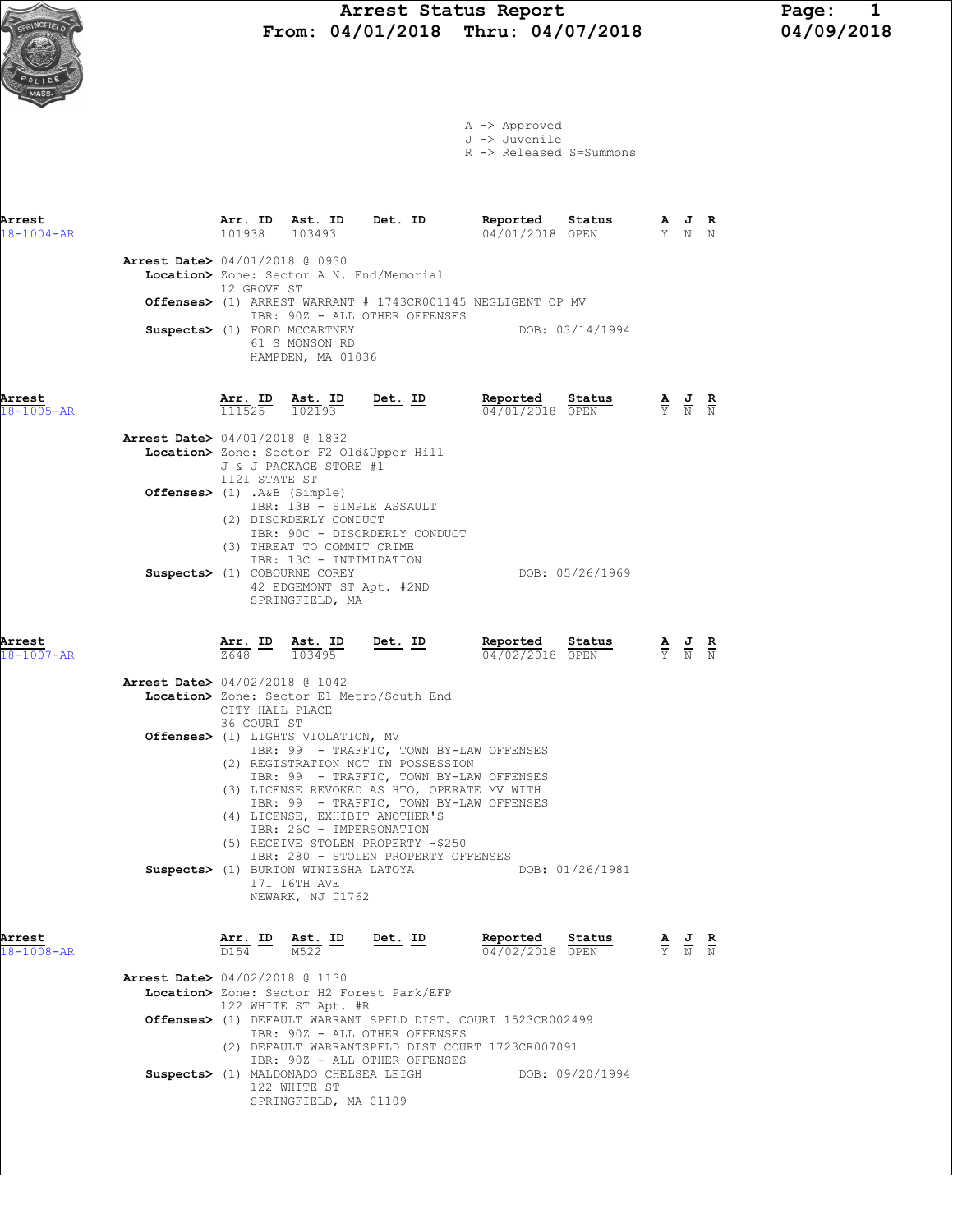## Arrest Status Report Page: 2 From: 04/01/2018 Thru: 04/07/2018 04/09/2018

A -> Approved

|                                          |                                |                                                                                     |                                                                                                                                                                                  | J -> Juvenile<br>R -> Released S=Summons |                 |                                                                                                       |  |
|------------------------------------------|--------------------------------|-------------------------------------------------------------------------------------|----------------------------------------------------------------------------------------------------------------------------------------------------------------------------------|------------------------------------------|-----------------|-------------------------------------------------------------------------------------------------------|--|
| Arrest<br>$18 - 1009 - AR$               |                                | $\frac{\texttt{Arr.}}{108852}$ $\frac{\texttt{Ab.}}{109860}$                        | $Det.  ID$                                                                                                                                                                       | Reported<br>04/02/2018 OPEN              | Status          | $\frac{\mathbf{A}}{\mathbf{Y}}$ $\frac{\mathbf{J}}{\mathbf{N}}$ $\frac{\mathbf{R}}{\mathbf{Y}}$       |  |
| Arrest Date> 04/02/2018 @ 1715           | 79 LEETE ST                    | Location> Zone: Sector H1 Forest Park                                               |                                                                                                                                                                                  |                                          |                 |                                                                                                       |  |
|                                          |                                |                                                                                     | Offenses> (1) DEFAULT WARRANT (DOCKET # 1723 CR 005550)<br>IBR: 90Z - ALL OTHER OFFENSES                                                                                         |                                          |                 |                                                                                                       |  |
|                                          |                                | Suspects> (1) BETANCOURT JAMIE<br>SPRINGFIELD, MA 01108                             | 50 COMMONWEALTH AVE Apt. #1FL                                                                                                                                                    |                                          | DOB: 04/25/1979 |                                                                                                       |  |
| Arrest<br>18-1010-AR                     |                                |                                                                                     | $\frac{\texttt{Arr.}}{111388}$ $\frac{\texttt{ Ast.}}{107789}$ $\frac{\texttt{Det.}}{20789}$                                                                                     | Reported<br>04/02/2018 OPEN              | Status          | $\frac{\mathbf{A}}{\overline{Y}}$ $\frac{\mathbf{J}}{\overline{N}}$ $\frac{\mathbf{R}}{\overline{Y}}$ |  |
| <b>Arrest Date&gt;</b> 04/02/2018 @ 1833 | 355 TRAFTON RD                 | Location> Zone: Sector H1 Forest Park                                               |                                                                                                                                                                                  |                                          |                 |                                                                                                       |  |
|                                          |                                |                                                                                     | Offenses> (1) FUGITIVE FROM JUSTICE ON COURT WARRANT<br>IBR: 90Z - ALL OTHER OFFENSES                                                                                            |                                          |                 |                                                                                                       |  |
|                                          |                                | Suspects> (1) EKMALIAN ROBERT<br>27 BARTON ST<br>LUDLOW, MA 01056                   |                                                                                                                                                                                  | DOB: 07/20/1991                          |                 |                                                                                                       |  |
| Arrest<br>$18 - 1011 - AR$               | $\frac{\texttt{Arr.}}{100136}$ | $\frac{\texttt{Ast.}}{109799}$                                                      | <u>Det.</u> ID                                                                                                                                                                   | Reported<br>04/02/2018 OPEN              | Status          | $\frac{\mathbf{A}}{\mathbf{Y}}$ $\frac{\mathbf{J}}{\mathbf{N}}$ $\frac{\mathbf{R}}{\mathbf{N}}$       |  |
| <b>Arrest Date&gt;</b> 04/02/2018 @ 2038 | 2392 MAIN ST                   |                                                                                     | Location> Zone: Sector A N. End/Memorial<br>MCDONALDS RESTAURANT (NORTH END)                                                                                                     |                                          |                 |                                                                                                       |  |
|                                          |                                |                                                                                     | Offenses> (1) UNLICENSED OPERATION OF MV<br>IBR: 99 - TRAFFIC, TOWN BY-LAW OFFENSES<br>(2) REGISTRATION SUSPENDED/REVOKED, OP MV WITH<br>IBR: 99 - TRAFFIC, TOWN BY-LAW OFFENSES |                                          |                 |                                                                                                       |  |
| Suspects> (1) RIVERA LUZ                 |                                | (3) UNINSURED MOTOR VEHICLE<br>72 WASHBURN ST Apt. #B<br>SPRINGFIELD, MA            | IBR: 99 - TRAFFIC, TOWN BY-LAW OFFENSES                                                                                                                                          |                                          | DOB: 01/18/1987 |                                                                                                       |  |
| Arrest<br>18-1012-AR                     | Arr. ID<br>108855 109839       | Ast. ID                                                                             | <u>Det. ID</u>                                                                                                                                                                   | Reported<br>04/02/2018 OPEN              | Status          | $\frac{\mathbf{A}}{\mathbf{Y}}$ $\frac{\mathbf{J}}{\mathbf{N}}$ $\frac{\mathbf{R}}{\mathbf{Y}}$       |  |
| Arrest Date> 04/02/2018 @ 2105           | MAIN ST                        |                                                                                     | Location> Zone: Sector E1 Metro/South End                                                                                                                                        |                                          |                 |                                                                                                       |  |
|                                          |                                |                                                                                     | <b>Offenses&gt;</b> (1) DEFAULT WARRANT(DOCKET #1579CR00345)<br>IBR: 90Z - ALL OTHER OFFENSES                                                                                    |                                          |                 |                                                                                                       |  |
|                                          |                                | Suspects> (1) HARRIS AMANDA L<br>140 CHESTNUT ST Apt. #814<br>SPRINGFIELD, MA 01104 |                                                                                                                                                                                  |                                          | DOB: 05/30/1987 |                                                                                                       |  |
| Arrest<br>18-1013-AR                     | Arr. ID<br>100136              | Ast. ID<br>103436                                                                   | <u>Det. ID</u>                                                                                                                                                                   | Reported<br>04/02/2018 OPEN              | Status          | $\frac{\mathbf{A}}{\mathbf{Y}}$ $\frac{\mathbf{J}}{\mathbf{N}}$ $\frac{\mathbf{R}}{\mathbf{N}}$       |  |
| <b>Arrest Date&gt;</b> 04/02/2018 @ 2207 |                                |                                                                                     | Location> Zone: Sector B1 Liberty Heights                                                                                                                                        |                                          |                 |                                                                                                       |  |
|                                          | CHAPIN TER                     | (2) INSPECTION/STICKER, NO                                                          | Offenses> (1) LICENSE SUSPENDED/REVOKED, OP MV WITH<br>IBR: 99 - TRAFFIC, TOWN BY-LAW OFFENSES<br>IBR: 99 - TRAFFIC, TOWN BY-LAW OFFENSES                                        |                                          |                 |                                                                                                       |  |

Suspects> (1) RODRIGUEZ LOUIS EDWIN DOB: 09/17/1990 165 SWITZER ST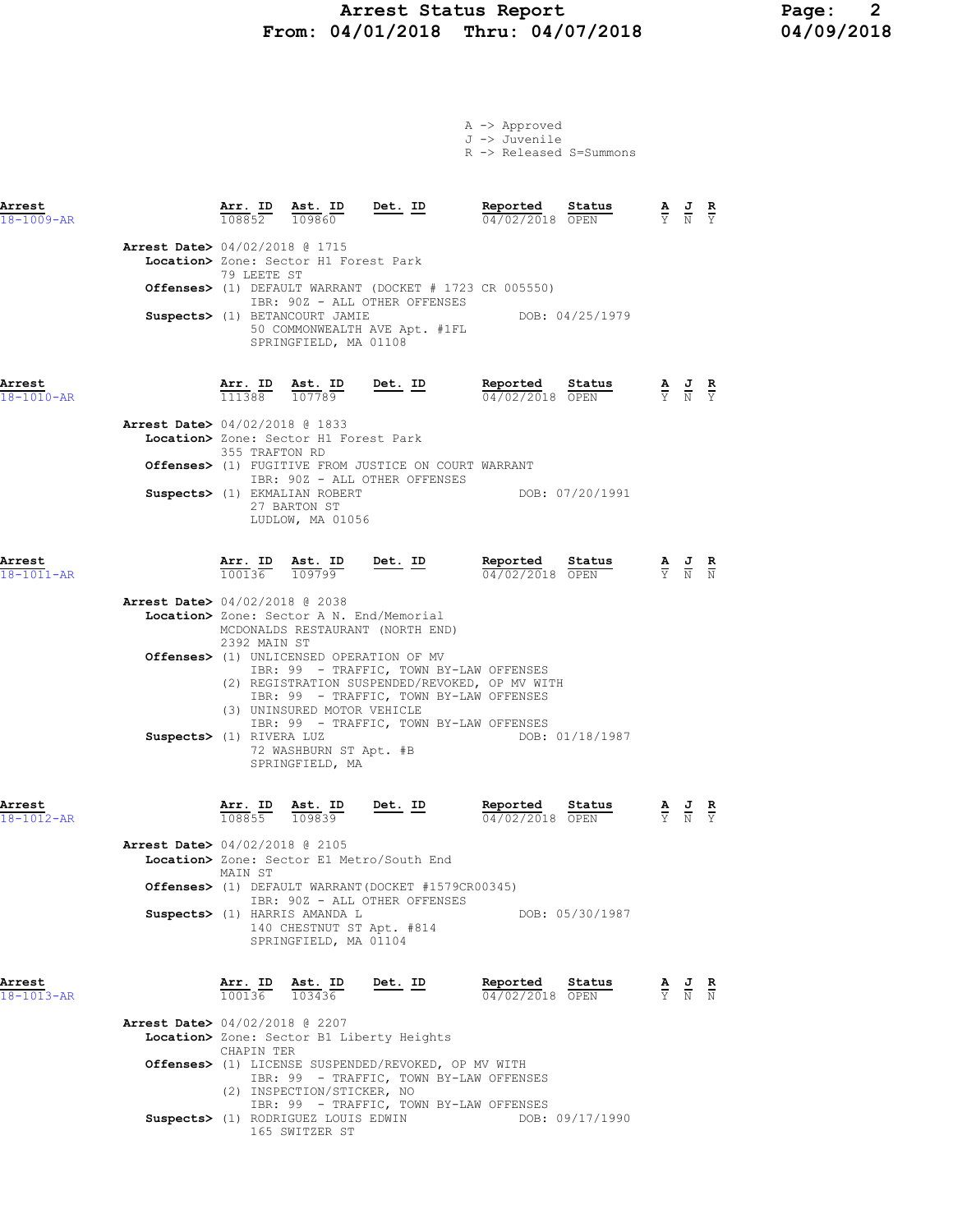# Arrest Status Report 1994/01/2018 Page: 3<br>04/01/2018 Thru: 04/07/2018 04/09/2018 From: 04/01/2018 Thru: 04/07/2018

A -> Approved J -> Juvenile

R -> Released S=Summons

SPRINGFIELD, MA

| Arrest<br>18-1015-AR       |                                          | Arr. ID<br>L995         | Ast. ID                                                                                 | Det. ID                                                                               | Reported<br>Status<br>04/03/2018 OPEN                        |    | $\frac{\mathbf{A}}{\mathbf{Y}}$ $\frac{\mathbf{J}}{\mathbf{N}}$ | R<br>$\overline{Y}$  |
|----------------------------|------------------------------------------|-------------------------|-----------------------------------------------------------------------------------------|---------------------------------------------------------------------------------------|--------------------------------------------------------------|----|-----------------------------------------------------------------|----------------------|
|                            | <b>Arrest Date&gt;</b> 04/03/2018 @ 0825 | CORNER OF<br>MILFORD ST |                                                                                         | Location> Zone: Sector B1 Liberty Heights                                             |                                                              |    |                                                                 |                      |
|                            |                                          |                         | Offenses> (1) ARREST WARRANT                                                            | IBR: 90Z - ALL OTHER OFFENSES                                                         |                                                              |    |                                                                 |                      |
|                            |                                          |                         | Suspects> (1) LUSSIER RYAN JOSEPH<br>86 MILFORD ST<br>SPRINGFIELD, MA 01104             |                                                                                       | DOB: 06/03/1996                                              |    |                                                                 |                      |
| Arrest<br>18-1016-AR       |                                          | 112452                  | $\frac{\text{Arr. ID}}{\text{max. ID}}$ Ast. ID Det. ID                                 |                                                                                       | Reported<br>Status<br>$\overline{04/03/2018}$ OPEN           |    | $\frac{A}{Y}$ $\frac{J}{N}$ $\frac{R}{Y}$                       |                      |
|                            | <b>Arrest Date&gt;</b> 04/03/2018 @ 0810 |                         |                                                                                         |                                                                                       |                                                              |    |                                                                 |                      |
|                            |                                          |                         | Location> Zone: Sector H1 Forest Park<br>70 BELMONT AVE Apt. #1L                        |                                                                                       |                                                              |    |                                                                 |                      |
|                            |                                          |                         | (2) THREAT TO COMMIT CRIME<br>IBR: 13C - INTIMIDATION                                   | Offenses> (1) B&E BUILDING DAYTIME FOR FELONY<br>IBR: 90J - TRESPASS OF REAL PROPERTY |                                                              |    |                                                                 |                      |
|                            |                                          | HOMELESS                | UNKNOWN, UK                                                                             | (3) DESTRUCTION OF PROPERTY +\$250, MALICIOUS<br>Suspects> (1) FAUST REGINALD HOMER   | IBR: 290 - DESTRUCTION / DAMAGE / VANDALI<br>DOB: 12/26/1970 |    |                                                                 |                      |
| Arrest<br>$18 - 1017 - AR$ |                                          |                         | $\frac{\texttt{Arr.}}{\text{K435}}$ ID $\frac{\texttt{ Ast.}}{\text{STATE}}$ ID Det. ID |                                                                                       | Reported<br>Status<br>04/03/2018 OPEN                        |    | $\frac{\mathbf{A}}{\mathbf{Y}}$ $\frac{\mathbf{J}}{\mathbf{N}}$ | $rac{\mathbf{R}}{N}$ |
|                            | <b>Arrest Date&gt;</b> 04/03/2018 @ 1025 | DETROIT ST              |                                                                                         | Location> Zone: Sector C East Springfield                                             |                                                              |    |                                                                 |                      |
|                            |                                          |                         | Offenses> (1) COCAINE, TRAFFICKING IN                                                   | IBR: 35A - DRUG / NARCOTIC VIOLATIONS<br>(2) CONSPIRACY TO VIOLATE DRUG LAW           |                                                              |    |                                                                 |                      |
|                            |                                          |                         | Suspects> (1) COLLAZO ANIBAL JOEL<br>140 RIVERTON RD<br>SPRINGFIELD, MA 01109           | IBR: 90Z - ALL OTHER OFFENSES                                                         | DOB: 03/06/1994                                              |    |                                                                 |                      |
| Arrest<br>$18 - 1018 - AR$ |                                          | K435                    | Arr. ID Ast. ID<br>STATE                                                                | <u>Det. ID</u>                                                                        | Reported Status<br>04/03/2018 OPEN                           |    | $\frac{1}{N}$                                                   |                      |
|                            | <b>Arrest Date&gt;</b> 04/03/2018 @ 1025 | DETROIT ST              |                                                                                         | Location> Zone: Sector C East Springfield                                             |                                                              |    |                                                                 |                      |
|                            |                                          |                         | Offenses> (1) COCAINE, TRAFFICKING IN                                                   | IBR: 35A - DRUG / NARCOTIC VIOLATIONS<br>(2) CONSPIRACY TO VIOLATE DRUG LAW           |                                                              |    |                                                                 |                      |
|                            |                                          |                         | 71 EASTERN DR<br>CHICOPEE, MA 01013                                                     | IBR: 90Z - ALL OTHER OFFENSES<br>Suspects> (1) BERMUDEZ-RIVERA BERNEY JOEL            | DOB: 01/20/1979                                              |    |                                                                 |                      |
| Arrest<br>18-1019-AR       |                                          | Arr. ID<br>F325         | Ast. ID<br>F329                                                                         | Det. ID                                                                               | Reported<br>Status<br>04/03/2018 OPEN                        | Ÿ. | $\frac{J}{N}$                                                   | R<br>$\overline{N}$  |

 Arrest Date> 04/03/2018 @ 1500 Location> Zone: Sector B1 Liberty Heights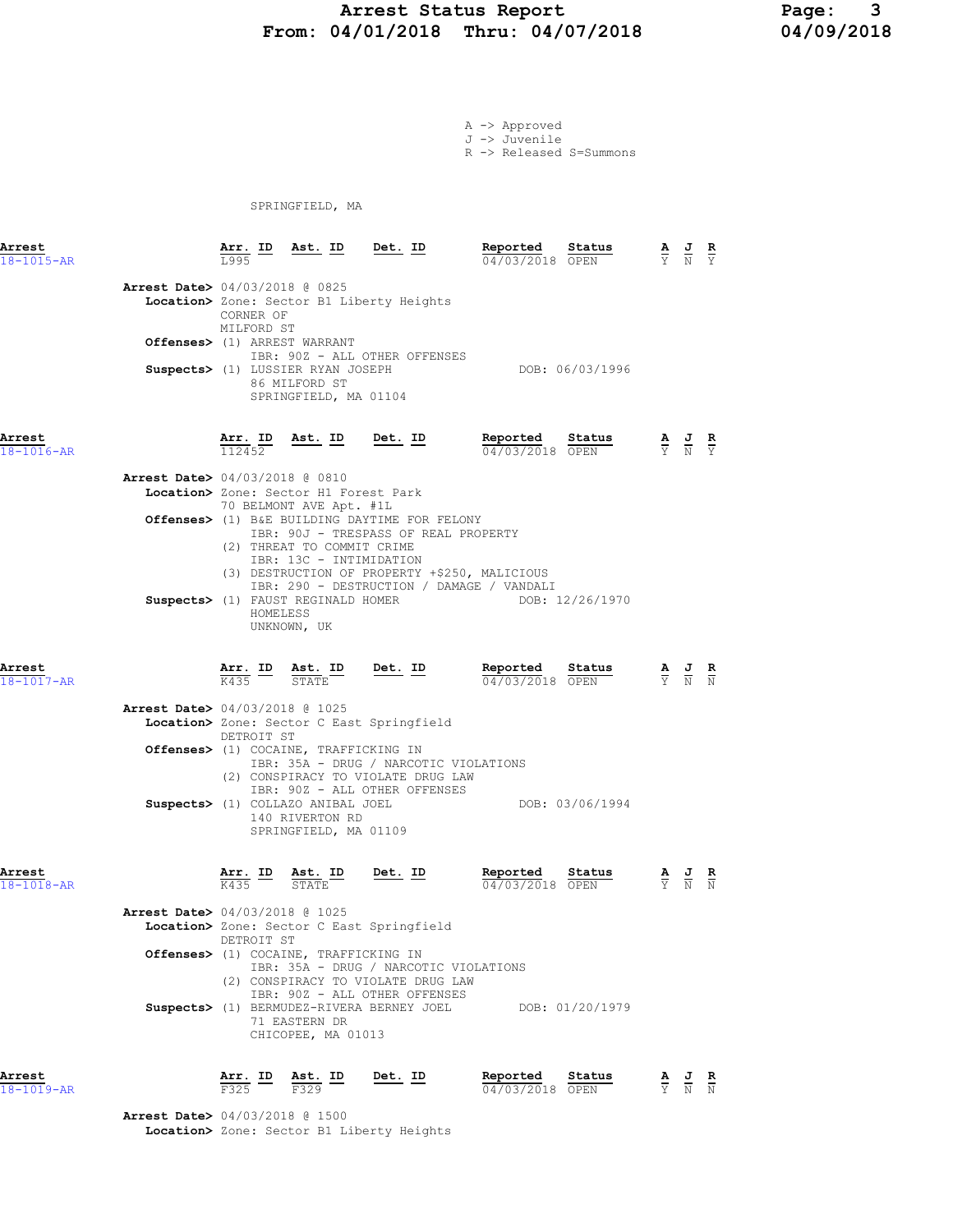# Arrest Status Report Page: 4 From: 04/01/2018 Thru: 04/07/2018 04/09/2018

|                            |                                                                                                                                                         |         | A -> Approved<br>J -> Juvenile<br>R -> Released S=Summons |                 |                                                                                                       |  |
|----------------------------|---------------------------------------------------------------------------------------------------------------------------------------------------------|---------|-----------------------------------------------------------|-----------------|-------------------------------------------------------------------------------------------------------|--|
|                            | ARMORY ST<br>Offenses> (1) MOTOR VEH, MALICIOUS DAMAGE TO<br>IBR: 290 - DESTRUCTION / DAMAGE / VANDALI<br>$(2)$ . A&B $(Simple)$                        |         |                                                           |                 |                                                                                                       |  |
|                            | IBR: 13B - SIMPLE ASSAULT<br>Suspects> (1) GUZMAN OMAR<br>28 OSGOOD ST<br>SPRINGFIELD, MA 01107                                                         |         |                                                           | DOB: 12/21/1983 |                                                                                                       |  |
| Arrest<br>$18 - 1021 - AR$ | $\frac{\text{Arr.}}{101937}$ $\frac{\text{ Ast.}}{C802}$ $\frac{\text{ID}}{\text{C}}$                                                                   | Det. ID | Reported<br>04/03/2018 OPEN                               | Status          | $\frac{\mathbf{A}}{\mathbf{Y}}$ $\frac{\mathbf{J}}{\mathbf{N}}$ $\frac{\mathbf{R}}{\mathbf{Y}}$       |  |
|                            | Arrest Date> 04/03/2018 @ 1845<br>Location> Zone: Sector E1 Metro/South End<br>IN FRONT OF<br>101 DWIGHT ST                                             |         |                                                           |                 |                                                                                                       |  |
|                            | <b>Offenses&gt;</b> (1) LICENSE SUSPENDED/REVOKED, OP MV WITH<br>IBR: 99 - TRAFFIC, TOWN BY-LAW OFFENSES<br>(2) DRUG, POSSESS CLASS B                   |         |                                                           |                 |                                                                                                       |  |
|                            | IBR: 35A - DRUG / NARCOTIC VIOLATIONS<br>Suspects> (1) ROSADO JUAN<br>44 MYRTLE ST Apt. #APT32<br>SPRINGFIELD, MA 01101-0308                            |         |                                                           | DOB: 12/15/1979 |                                                                                                       |  |
| Arrest<br>18-1022-AR       | $\frac{\texttt{Arr.}}{\text{K495}}$ ID Ast. ID Det. ID                                                                                                  |         | Reported<br>04/03/2018 OPEN                               | Status          | $\frac{\mathbf{A}}{\mathbf{Y}}$ $\frac{\mathbf{J}}{\mathbf{N}}$ $\frac{\mathbf{R}}{\mathbf{N}}$       |  |
|                            | <b>Arrest Date&gt;</b> 04/03/2018 @ 2130<br>Location> Zone: Sector E1 Metro/South End<br>MAIN ST<br>Offenses> (1) DISORDERLY CONDUCT                    |         |                                                           |                 |                                                                                                       |  |
|                            | IBR: 90C - DISORDERLY CONDUCT<br>Suspects> (1) HOLLOMAN JESSIE JR<br>787 WORTHINGTON ST Apt. #2FL<br>SPRINGFIELD, MA                                    |         |                                                           | DOB: 07/13/1982 |                                                                                                       |  |
| Arrest<br>$18 - 1023 - AR$ | Arr. ID<br>Ast. ID<br>102821<br>111495                                                                                                                  | Det. ID | Reported<br>04/03/2018 OPEN                               | Status          | $\frac{\mathbf{A}}{\overline{Y}}$ $\frac{\mathbf{J}}{\overline{N}}$ $\frac{\mathbf{R}}{\overline{Y}}$ |  |
|                            | Arrest Date> 04/03/2018 @ 2219<br>Location> Zone: Sector F2 Old&Upper Hill<br>COLONIAL AVE<br>Offenses> (1) DEFAULT WARRANT                             |         |                                                           |                 |                                                                                                       |  |
|                            | IBR: 90Z - ALL OTHER OFFENSES<br>(2) DEFAULT WARRANT<br>IBR: 90Z - ALL OTHER OFFENSES<br>Suspects> (1) REDD DONALD FLOYD                                |         |                                                           | DOB: 03/29/1986 |                                                                                                       |  |
|                            | 45 REED ST<br>SPRINGFIELD, MA 01109-3107                                                                                                                |         |                                                           |                 |                                                                                                       |  |
| Arrest<br>18-1024-AR       | $\frac{\texttt{Arr. ID}}{112494}$ $\frac{\texttt{Ast. ID}}{107753}$ Det. ID<br><b>Arrest Date&gt;</b> 04/04/2018 @ 0000                                 |         | Reported Statu<br>$\frac{04}{03}{2018}$ OPEN              | <u>Status</u>   | $\frac{\mathbf{A}}{\mathbf{Y}}$ $\frac{\mathbf{J}}{\mathbf{N}}$ $\frac{\mathbf{R}}{\mathbf{Y}}$       |  |
|                            | Location> Zone: Sector B1 Liberty Heights<br>BAYSTATE MEDICAL CENTER<br>759 CHESTNUT ST                                                                 |         |                                                           |                 |                                                                                                       |  |
|                            | Offenses> (1) A&B ON PUBLIC EMPLOYEE<br>IBR: 13B - SIMPLE ASSAULT<br>Suspects> (1) NEVERSON TREVOR III<br>1234 WORCESTER ST Apt. #2L<br>SPRINGFIELD, MA |         |                                                           | DOB: 11/13/1987 |                                                                                                       |  |
| Arrest                     | Arr. ID Ast. ID Det. ID                                                                                                                                 |         | Reported                                                  | Status          | $\underline{A}$ $\underline{J}$ R                                                                     |  |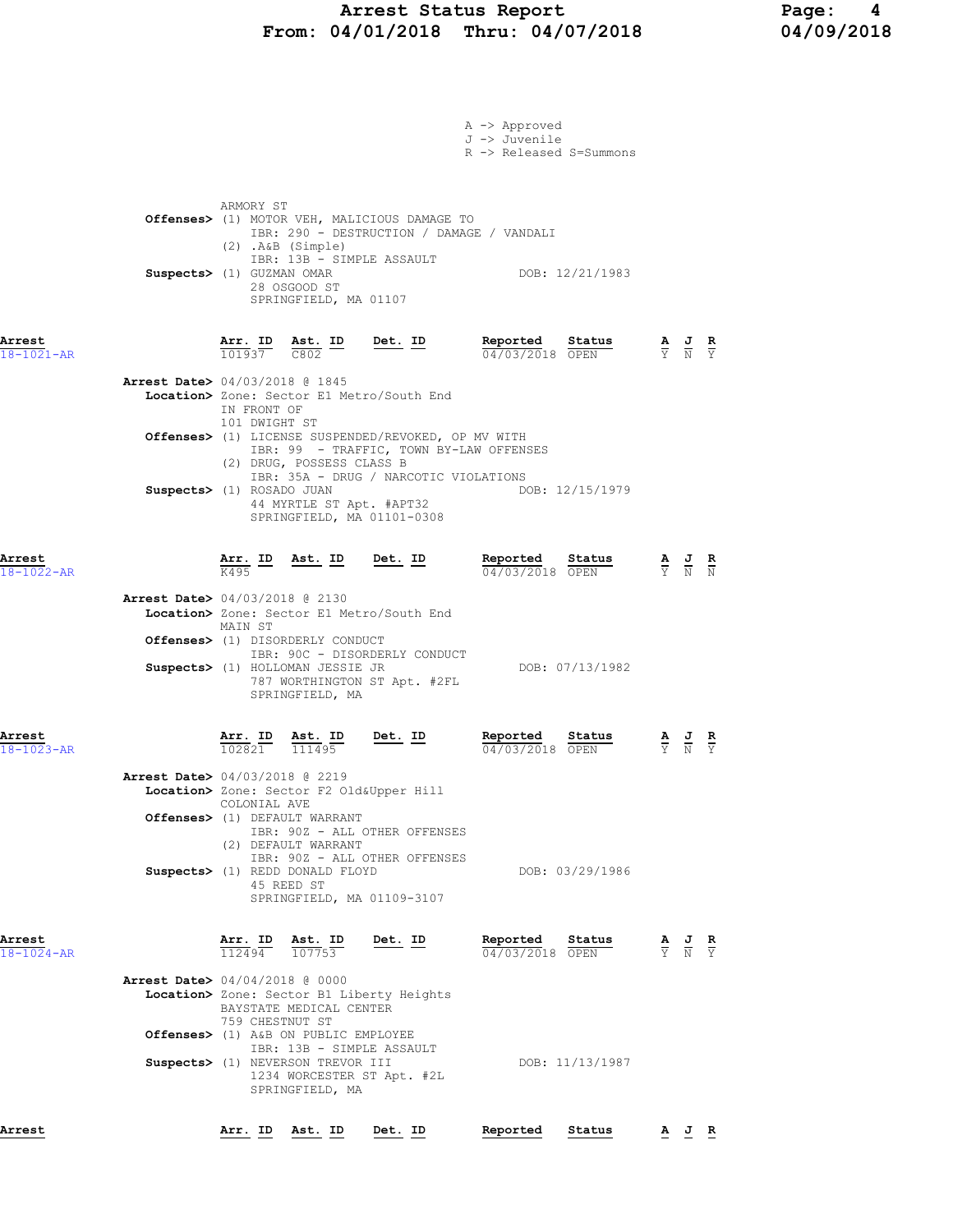### Arrest Status Report Page: 5 From: 04/01/2018 Thru: 04/07/2018 04/09/2018

|                            |                                                                                                                                                                                                                                                                                                                                                                                    | A -> Approved<br>J -> Juvenile<br>R -> Released S=Summons                                                                                                                                                                                                            |                                                                                                       |
|----------------------------|------------------------------------------------------------------------------------------------------------------------------------------------------------------------------------------------------------------------------------------------------------------------------------------------------------------------------------------------------------------------------------|----------------------------------------------------------------------------------------------------------------------------------------------------------------------------------------------------------------------------------------------------------------------|-------------------------------------------------------------------------------------------------------|
| $18 - 1025 - AR$           | M467 B218                                                                                                                                                                                                                                                                                                                                                                          | 04/04/2018 OPEN Y N Y                                                                                                                                                                                                                                                |                                                                                                       |
|                            | Arrest Date> 04/04/2018 @ 0736<br>Location> Zone: Sector F2 Old&Upper Hill<br>97 WELLINGTON ST<br>IBR: 90Z - ALL OTHER OFFENSES<br>Suspects> (1) TORRES JONATHAN<br>97 WELLINGTON ST<br>SPRINGFIELD, MA 01109                                                                                                                                                                      | Offenses> (1) ARREST WARRANT 1823CR002184 RAPE OF A CHILD<br>DOB: 09/05/1985                                                                                                                                                                                         |                                                                                                       |
| Arrest<br>$18 - 1026 - AR$ | $\frac{\text{Arr.}}{G775}$ ID $\frac{\text{Ast.}}{0879}$ ID                                                                                                                                                                                                                                                                                                                        | Reported<br><u>Det.</u> ID<br>Status<br>04/04/2018 OPEN                                                                                                                                                                                                              | $\frac{\mathbf{A}}{\overline{Y}}$ $\frac{\mathbf{J}}{\overline{N}}$ $\frac{\mathbf{R}}{\overline{Y}}$ |
|                            | <b>Arrest Date&gt;</b> 04/04/2018 @ 0735<br>Location> Zone: Sector B1 Liberty Heights<br>33 GENESEE ST<br>IBR: 90Z - ALL OTHER OFFENSES<br>IBR: 90Z - ALL OTHER OFFENSES<br>Suspects> (1) LOVE DARELL ANTHONY<br>81 SCHOOL ST Apt. #3<br>SPRINGFIELD, MA 01105                                                                                                                     | Offenses> (1) DW# 1823CR000929A - OPERATING A M/V WITH A SUSPENDED LICENSE<br>(2) DW# 1823CR000929B - M/V LIGHTS VIOLATION<br>DOB: 03/16/1991                                                                                                                        |                                                                                                       |
| Arrest<br>$18 - 1027 - AR$ | Arr. ID<br><u>Ast.</u> ID<br>035300<br><b>Arrest Date&gt;</b> 04/04/2018 @ 0831<br>Location> Zone: Sector H1 Forest Park<br>33 FORT PLEASANT AVE<br>Offenses> (1) DEFAULT WARRANT-1744CR000875<br>IBR: 90Z - ALL OTHER OFFENSES<br>(2) DEFAULT WARRANT-1845CR000030<br>IBR: 90Z - ALL OTHER OFFENSES<br>Suspects> (1) HALLA KRISTEN<br>106 FEEDING HILLS RD<br>WESTFIELD, MA 01085 | Reported<br>$Det. ID$<br>Status<br>04/04/2018 OPEN<br>DOB: 12/11/1991                                                                                                                                                                                                | $\frac{\mathbf{A}}{\mathbf{Y}}$ $\frac{\mathbf{J}}{\mathbf{N}}$ $\frac{\mathbf{R}}{\mathbf{Y}}$       |
| Arrest<br>$18 - 1028 - AR$ | Arr. ID<br>Ast. ID<br>112507<br>S265<br><b>Arrest Date&gt;</b> 04/04/2018 @ 0841<br>Location> Zone: Sector E1 Metro/South End<br>95 OSWEGO ST Apt. #1L<br>IBR: 90Z - ALL OTHER OFFENSES<br>IBR: 90Z - ALL OTHER OFFENSES<br>IBR: 90Z - ALL OTHER OFFENSES<br>Suspects> (1) CRAWFORD MILTON G<br>***UNKNOWN***<br>SPRINGFIELD, MA                                                   | Reported<br>Det. ID<br>Status<br>04/04/2018 OPEN<br>Offenses> (1) ARREST WARRANT 0823CR011590 (NO INSP STICK/SUS LIC SUBS OF)<br>(2) ARREST WARRANT 1223CR001808 (JUROR FAIL TO ATTEND)<br>(3) ARREST WARRANT 1323CR006109 (JUROR FAIL TO ATTEND)<br>DOB: 06/28/1967 | $\frac{\mathbf{A}}{\mathbf{Y}}$ $\frac{\mathbf{J}}{\mathbf{N}}$ $\frac{\mathbf{R}}{\mathbf{Y}}$       |
| Arrest<br>18-1029-AR       | $\frac{\texttt{Arr.}}{\texttt{M467}}$ ID $\frac{\texttt{ Ast.}}{\texttt{B218}}$ ID<br><b>Arrest Date&gt;</b> 04/04/2018 @ 1030<br>Location> Zone: Sector B1 Liberty Heights<br>43 NARRAGANSETT ST Apt. #2FL<br>IBR: 90Z - ALL OTHER OFFENSES<br>IBR: 90Z - ALL OTHER OFFENSES                                                                                                      | <u>Det. ID</u><br>Reported Status<br>04/04/2018 OPEN<br>Offenses> (1) DEFAULT WARRANT #1623CR005326 DISTRIBUTE CL "A" DRUG<br>(2) DEFAULT WARRANT #1723CR008485 DRUG POSSESSION CL "B"                                                                               | $\frac{\mathbf{A}}{\mathbf{Y}}$ $\frac{\mathbf{J}}{\mathbf{N}}$ $\frac{\mathbf{R}}{\mathbf{Y}}$       |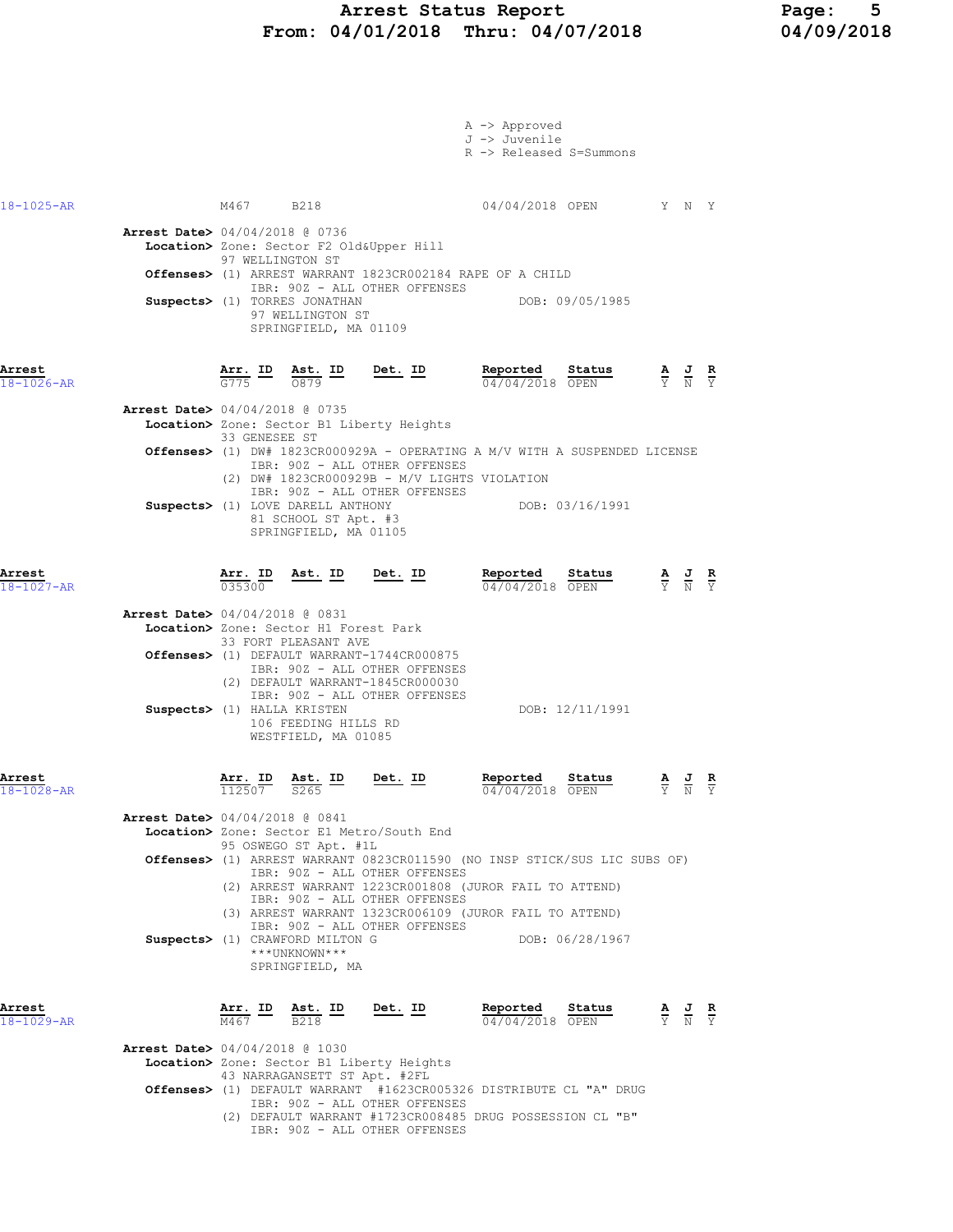## Arrest Status Report Page: 6 From: 04/01/2018 Thru: 04/07/2018 04/09/2018

|                            |                                  |                                                                                                                                                                                                   |                                                                                                                                                                           | A -> Approved                                                                                                                 |                                      |                                                                                                 |                                                                                                 |                               |
|----------------------------|----------------------------------|---------------------------------------------------------------------------------------------------------------------------------------------------------------------------------------------------|---------------------------------------------------------------------------------------------------------------------------------------------------------------------------|-------------------------------------------------------------------------------------------------------------------------------|--------------------------------------|-------------------------------------------------------------------------------------------------|-------------------------------------------------------------------------------------------------|-------------------------------|
|                            |                                  |                                                                                                                                                                                                   |                                                                                                                                                                           | J -> Juvenile<br>R -> Released S=Summons                                                                                      |                                      |                                                                                                 |                                                                                                 |                               |
|                            |                                  |                                                                                                                                                                                                   |                                                                                                                                                                           |                                                                                                                               |                                      |                                                                                                 |                                                                                                 |                               |
|                            |                                  | Suspects> (1) VERGARA JOVANN<br>SPRINGFIELD, MA                                                                                                                                                   | IBR: 90Z - ALL OTHER OFFENSES<br>333 FRANKLIN ST Apt. #1FL                                                                                                                | (3) DEFAULT WARRANT #1623CR010009 POSSESSION W/ INTENT DISTRIBUTE CL "A"                                                      | DOB: 06/07/1998                      |                                                                                                 |                                                                                                 |                               |
| Arrest<br>18-1030-AR       |                                  | $\frac{\texttt{Arr.}}{\texttt{B218}}$ $\frac{\texttt{lab}}{\texttt{M467}}$ $\frac{\texttt{ID}}{\texttt{M467}}$ $\frac{\texttt{Det.}}{\texttt{D48}}$                                               |                                                                                                                                                                           | Reported Status                                                                                                               | $\frac{3 \text{ radus}}{04/04/2018}$ | $\frac{\mathbf{A}}{\mathbf{Y}}$ $\frac{\mathbf{J}}{\mathbf{N}}$ $\frac{\mathbf{R}}{\mathbf{Y}}$ |                                                                                                 |                               |
|                            | CORNER OF                        | <b>Arrest Date&gt;</b> 04/04/2018 @ 1045                                                                                                                                                          | Location> Zone: Sector A N. End/Memorial                                                                                                                                  |                                                                                                                               |                                      |                                                                                                 |                                                                                                 |                               |
|                            | MAIN ST                          |                                                                                                                                                                                                   | IBR: 90Z - ALL OTHER OFFENSES                                                                                                                                             | Offenses> (1) GREENFIELD ARREST WARRANT #1841CR000283 VIOL OF 209A<br>(2) GREENFIELD ARREST WARRANT 1841CR000318 VIOL OF 209A |                                      |                                                                                                 |                                                                                                 |                               |
|                            |                                  | 40 DOVER ST Apt. #3R<br>SPRINGFIELD, MA                                                                                                                                                           | IBR: 90Z - ALL OTHER OFFENSES<br>Suspects> (1) GUTIEREZ LUIS ALBERTO                                                                                                      |                                                                                                                               | DOB: 09/23/1990                      |                                                                                                 |                                                                                                 |                               |
| Arrest<br>$18 - 1032 - AR$ | $\frac{\text{Arr.}}{109788}$     | $\frac{\text{Ast.}}{\text{C802}}$ ID                                                                                                                                                              | Det. ID                                                                                                                                                                   | Reported<br>04/04/2018 OPEN                                                                                                   | Status                               | $\frac{\mathbf{A}}{\mathrm{Y}}$ $\frac{\mathbf{J}}{\mathrm{N}}$ $\frac{\mathbf{R}}{\mathrm{N}}$ |                                                                                                 |                               |
|                            | Location> Zone: City             | Arrest Date> 04/04/2018 @ 1735                                                                                                                                                                    |                                                                                                                                                                           |                                                                                                                               |                                      |                                                                                                 |                                                                                                 |                               |
|                            | OAKLAND ST                       |                                                                                                                                                                                                   | <b>Offenses&gt;</b> (1) UNREGISTERED MOTOR VEHICLE<br>IBR: 99 - TRAFFIC, TOWN BY-LAW OFFENSES<br>(2) LICENSE SUSPENDED, OP MV WITH                                        |                                                                                                                               |                                      |                                                                                                 |                                                                                                 |                               |
|                            |                                  | Suspects> (1) RIVERA JUAN R<br>69 KNOX ST Apt. #1ST<br>SPRINGFIELD, MA                                                                                                                            | IBR: 99 - TRAFFIC, TOWN BY-LAW OFFENSES                                                                                                                                   |                                                                                                                               | DOB: 06/02/1970                      |                                                                                                 |                                                                                                 |                               |
| Arrest<br>$18 - 1033 - AR$ | 108863                           | Arr. ID Ast. ID<br>106661                                                                                                                                                                         | Det. ID                                                                                                                                                                   | Reported<br>04/04/2018 OPEN                                                                                                   | Status                               |                                                                                                 | $\frac{\mathbf{A}}{\mathbf{Y}}$ $\frac{\mathbf{J}}{\mathbf{N}}$                                 | $rac{\mathbf{R}}{\mathbf{Y}}$ |
|                            | 2392 MAIN ST                     | Arrest Date> 04/04/2018 @ 1820                                                                                                                                                                    | Location> Zone: Sector A N. End/Memorial<br>MCDONALDS RESTAURANT (NORTH END)                                                                                              |                                                                                                                               |                                      |                                                                                                 |                                                                                                 |                               |
|                            | Offenses> (1) TRESPASS           |                                                                                                                                                                                                   | IBR: 90J - TRESPASS OF REAL PROPERTY                                                                                                                                      |                                                                                                                               |                                      |                                                                                                 |                                                                                                 |                               |
|                            | HOMELESS                         | Suspects> (1) NOGUE JENSEN<br>SPRINGFIELD, MA                                                                                                                                                     |                                                                                                                                                                           |                                                                                                                               | DOB: 09/11/1986                      |                                                                                                 |                                                                                                 |                               |
| Arrest<br>18-1034-AR       |                                  | $\frac{\text{Arr.}}{112479}$ $\frac{\text{B}}{107608}$                                                                                                                                            | Det. ID                                                                                                                                                                   | Reported<br>04/04/2018 OPEN                                                                                                   | Status                               |                                                                                                 | $\frac{\mathbf{A}}{\mathbf{Y}}$ $\frac{\mathbf{J}}{\mathbf{N}}$ $\frac{\mathbf{R}}{\mathbf{Y}}$ |                               |
|                            | OLD BUS TERMINAL<br>1771 MAIN ST | <b>Arrest Date&gt;</b> 04/04/2018 @ 1922                                                                                                                                                          | Location> Zone: Sector E1 Metro/South End                                                                                                                                 |                                                                                                                               |                                      |                                                                                                 |                                                                                                 |                               |
|                            |                                  | Offenses> (1) ROBBERY, UNARMED<br>IBR: 120 - ROBBERY<br>$(2)$ . A&B $(Simple)$<br>IBR: 13B - SIMPLE ASSAULT<br>(4) THREAT TO COMMIT CRIME<br>IBR: 13C - INTIMIDATION<br>(6) A&B ON POLICE OFFICER | (3) DESTRUCTION OF PROPERTY +\$250, MALICIOUS<br>IBR: 290 - DESTRUCTION / DAMAGE / VANDALI<br>(5) B&E BUILDING DAYTIME FOR FELONY<br>IBR: 90J - TRESPASS OF REAL PROPERTY |                                                                                                                               |                                      |                                                                                                 |                                                                                                 |                               |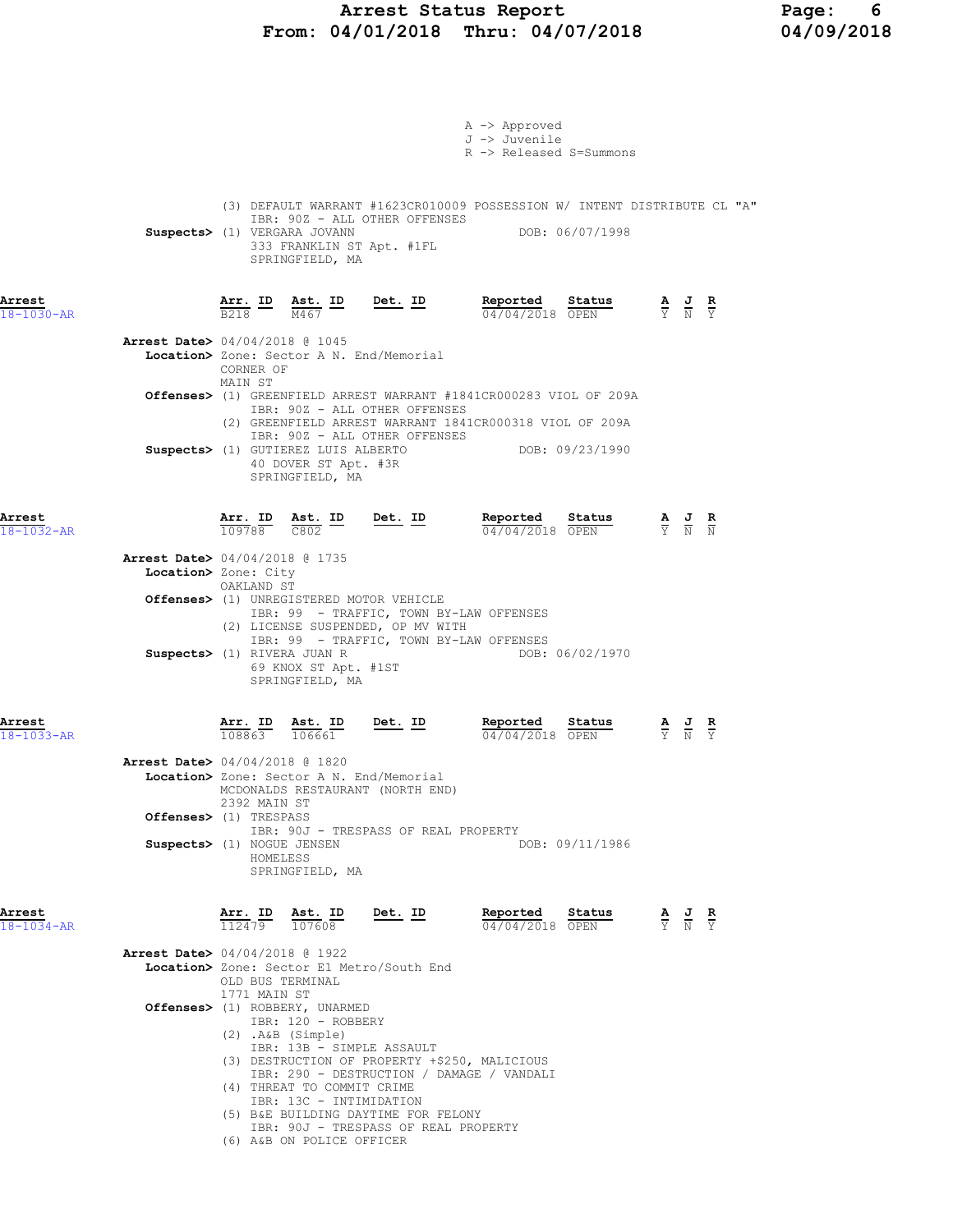# Arrest Status Report Page: 7 From: 04/01/2018 Thru: 04/07/2018 04/09/2018

|                            |                                                                                       |                   |                                                                                                         |                                                                                                                                      | A -> Approved<br>J -> Juvenile<br>R -> Released S=Summons                                |                                                                                                 |  |
|----------------------------|---------------------------------------------------------------------------------------|-------------------|---------------------------------------------------------------------------------------------------------|--------------------------------------------------------------------------------------------------------------------------------------|------------------------------------------------------------------------------------------|-------------------------------------------------------------------------------------------------|--|
|                            |                                                                                       |                   | IBR: 13B - SIMPLE ASSAULT<br>(7) ARREST WARRANT<br>Suspects> (1) HALL ELIZABETH<br>DORCHESTER, MA 02121 | IBR: 90Z - ALL OTHER OFFENSES<br>34 HOLLANDER AVE Apt. #100                                                                          | DOB: 09/05/1984                                                                          |                                                                                                 |  |
| Arrest<br>18-1035-AR       |                                                                                       |                   |                                                                                                         | $\frac{\texttt{Arr.}}{\text{K456}}$ ID $\frac{\texttt{ Ast.}}{\text{A919}}$ ID Det. ID                                               | Reported Status<br>04/04/2018 OPEN                                                       | $\frac{\mathbf{A}}{\mathbf{Y}}$ $\frac{\mathbf{J}}{\mathbf{N}}$ $\frac{\mathbf{R}}{\mathbf{N}}$ |  |
|                            | <b>Arrest Date&gt;</b> 04/04/2018 @ 1920                                              |                   |                                                                                                         | Location> Zone: Sector C East Springfield                                                                                            |                                                                                          |                                                                                                 |  |
|                            |                                                                                       | 9 PUTNAM CIR      |                                                                                                         | Offenses> (1) DRUG, POSSESS TO DISTRIB CLASS A<br>IBR: 35A - DRUG / NARCOTIC VIOLATIONS<br>(2) DRUG, POSSESS TO DISTRIB CLASS B      |                                                                                          |                                                                                                 |  |
|                            |                                                                                       |                   | Suspects> (1) PACHECO JOHNNY<br>8 PUTNAM CIR                                                            | IBR: 35A - DRUG / NARCOTIC VIOLATIONS<br>SPRINGFIELD, MA 01104-1347                                                                  | DOB: 12/29/1994                                                                          |                                                                                                 |  |
| Arrest<br>$18 - 1036 - AR$ |                                                                                       |                   |                                                                                                         | $\frac{\texttt{Arr. ID}}{100621}$ $\frac{\texttt{ Ast. ID}}{111535}$ Det. ID                                                         | Reported Status<br>04/04/2018 OPEN                                                       | $\frac{\mathbf{A}}{\mathbf{Y}}$ $\frac{\mathbf{J}}{\mathbf{N}}$ $\frac{\mathbf{R}}{\mathbf{N}}$ |  |
|                            | <b>Arrest Date&gt;</b> 04/04/2018 @ 2034                                              |                   | Location> Zone: Sector H1 Forest Park                                                                   |                                                                                                                                      |                                                                                          |                                                                                                 |  |
|                            |                                                                                       | 2 LEETE ST        | Offenses> (1) ARREST WARRANT                                                                            |                                                                                                                                      |                                                                                          |                                                                                                 |  |
|                            | Suspects> (1) COTTO AMPARO                                                            |                   | SPRINGFIELD, MA 01105                                                                                   | IBR: 90Z - ALL OTHER OFFENSES<br>98 FORT PLEASANT AVE Apt. #2R                                                                       | DOB: 09/11/1973                                                                          |                                                                                                 |  |
| Arrest<br>$18 - 1038 - AR$ |                                                                                       | Arr. ID<br>112504 | $\frac{111404}{ }$                                                                                      | Ast. ID Det. ID                                                                                                                      | <b>Reported Status A J R</b> 04/05/2018 OPEN $\frac{1}{Y}$ <b>N N</b><br>04/05/2018 OPEN |                                                                                                 |  |
|                            | <b>Arrest Date&gt;</b> 04/05/2018 @ 0037<br>Location> Zone: Sector C East Springfield |                   |                                                                                                         |                                                                                                                                      |                                                                                          |                                                                                                 |  |
|                            |                                                                                       |                   |                                                                                                         |                                                                                                                                      |                                                                                          |                                                                                                 |  |
|                            | Offenses> (1) OUI LIQUOR                                                              | WINDEMERE ST      |                                                                                                         | IBR: 90D - DRIVING UNDER THE INFLUENCE                                                                                               |                                                                                          |                                                                                                 |  |
|                            |                                                                                       |                   |                                                                                                         | (2) LICENSE SUSPENDED/REVOKED, OP MV WITH<br>IBR: 99 - TRAFFIC, TOWN BY-LAW OFFENSES<br>(3) ALCOHOL IN MV, POSSESS OPEN CONTAINER OF |                                                                                          |                                                                                                 |  |
|                            |                                                                                       |                   | Suspects> (1) STEFOGLO PETER<br>122 WINDEMERE ST<br>SPRINGFIELD, MA 01104                               | IBR: 90G - LIQUOR LAW VIOLATIONS                                                                                                     | DOB: 01/20/1975                                                                          |                                                                                                 |  |
| Arrest<br>$18 - 1039 - AR$ |                                                                                       | 111415            | Arr. ID Ast. ID Det. ID                                                                                 |                                                                                                                                      | Reported<br>Status<br>04/05/2018 OPEN                                                    | $\frac{\mathbf{A}}{\mathbf{Y}}$ $\frac{\mathbf{J}}{\mathbf{N}}$ $\frac{\mathbf{R}}{\mathbf{Y}}$ |  |
|                            | Arrest Date> 04/05/2018 @ 0116                                                        |                   |                                                                                                         | Location> Zone: Sector H3 Forest Park/EFP                                                                                            |                                                                                          |                                                                                                 |  |
|                            |                                                                                       | 18 BRUNSWICK ST   | Offenses> (1) ARREST WARRANT                                                                            |                                                                                                                                      |                                                                                          |                                                                                                 |  |
|                            |                                                                                       |                   | (2) ARREST WARRANT                                                                                      | IBR: 90Z - ALL OTHER OFFENSES                                                                                                        |                                                                                          |                                                                                                 |  |
|                            |                                                                                       |                   | (3) ARREST WARRANT                                                                                      | IBR: 90Z - ALL OTHER OFFENSES<br>IBR: 90Z - ALL OTHER OFFENSES                                                                       |                                                                                          |                                                                                                 |  |
|                            |                                                                                       |                   | (4) ARREST WARRANT<br>(5) DEFAULT WARRANT                                                               | IBR: 90Z - ALL OTHER OFFENSES                                                                                                        |                                                                                          |                                                                                                 |  |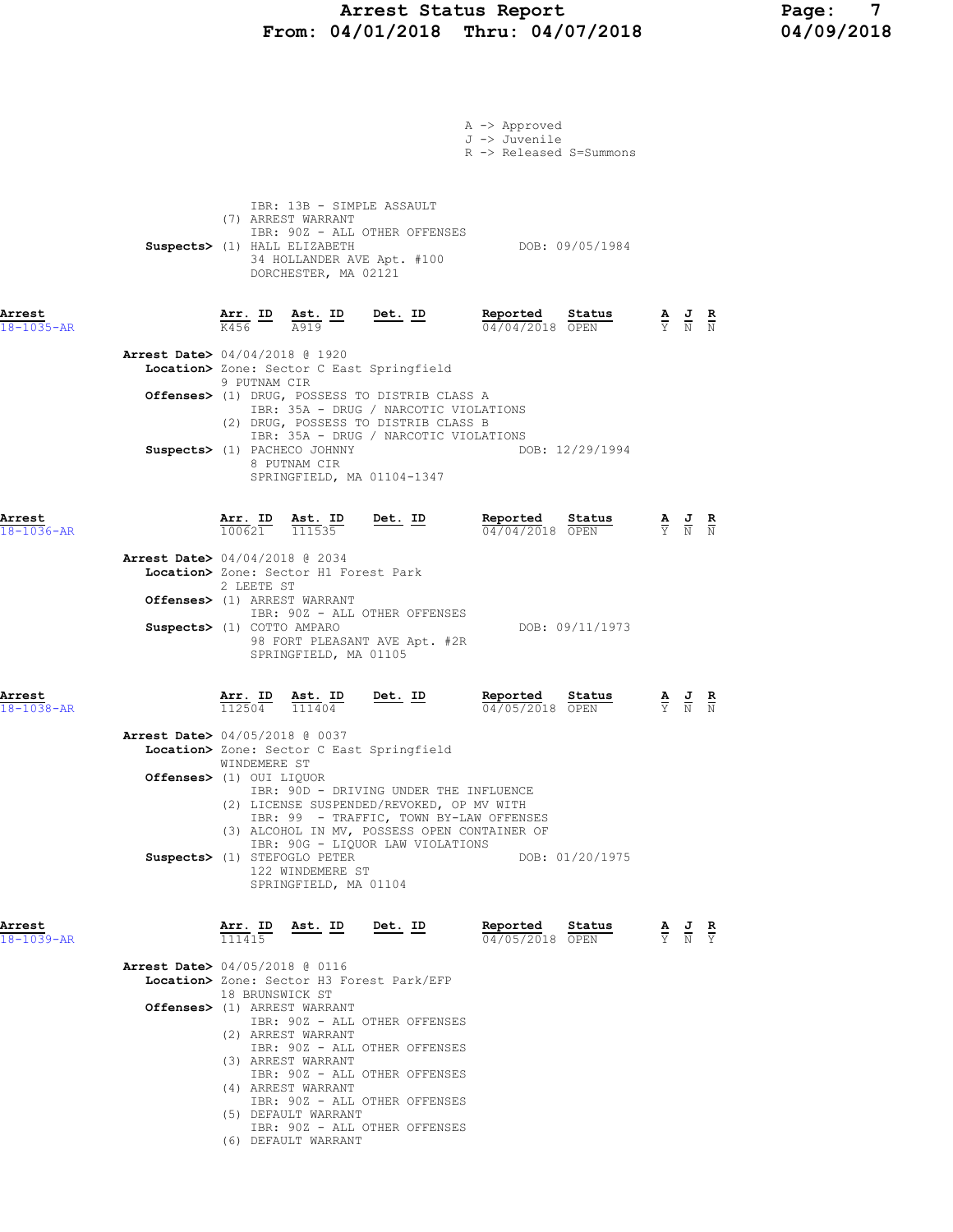# Arrest Status Report 1992 Page: 8<br>
19/01/2018 Thru: 04/07/2018 1992018 From: 04/01/2018 Thru: 04/07/2018

|                            |                                                                                                                                                                                                                                                                            | A -> Approved<br>J -> Juvenile<br>R -> Released S=Summons |                                                                                                       |  |
|----------------------------|----------------------------------------------------------------------------------------------------------------------------------------------------------------------------------------------------------------------------------------------------------------------------|-----------------------------------------------------------|-------------------------------------------------------------------------------------------------------|--|
|                            | IBR: 90Z - ALL OTHER OFFENSES<br>Suspects> (1) WILLIAMS DAVID<br>18 BRUNSWICK ST<br>SPRINGFIELD, MA                                                                                                                                                                        | DOB: 04/19/1987                                           |                                                                                                       |  |
| Arrest<br>$18 - 1040 - AR$ | Arr. ID Ast. ID<br><u>Det. ID</u><br>107924<br>108848                                                                                                                                                                                                                      | Reported<br>Status<br>04/05/2018 OPEN                     | $\frac{\mathbf{A}}{\overline{Y}}$ $\frac{\mathbf{J}}{\overline{N}}$ $\frac{\mathbf{R}}{\overline{Y}}$ |  |
|                            | Arrest Date> 04/05/2018 @ 0500<br>Location> Zone: Sector E2 Metro/6Corners<br>130 PEARL ST                                                                                                                                                                                 |                                                           |                                                                                                       |  |
|                            | <b>Offenses&gt;</b> (1) DEFAULT WARRANT (1743CR001768)<br>IBR: 90Z - ALL OTHER OFFENSES<br>(2) DEFAULT WARRANT (1798CR001222)<br>IBR: 90Z - ALL OTHER OFFENSES<br>(3) DEFAULT WARRANT (1798CR001891)<br>IBR: 90Z - ALL OTHER OFFENSES<br>(4) ARREST WARRANT (1743CR002617) |                                                           |                                                                                                       |  |
|                            | IBR: 90Z - ALL OTHER OFFENSES<br>Suspects> (1) BLACKMER KEVIN<br>19 WARNER ST Apt. #4<br>SPRINGFIELD, MA 01108                                                                                                                                                             | DOB: 10/10/1991                                           |                                                                                                       |  |
| Arrest<br>18-1041-AR       | <u>Det. ID</u><br>$\frac{\text{Arr.}}{\text{M467}}$ ID $\frac{\text{Ast.}}{\text{B218}}$                                                                                                                                                                                   | Reported<br>Status<br>04/05/2018 OPEN                     | $\frac{\mathbf{A}}{\mathbf{Y}}$ $\frac{\mathbf{J}}{\mathbf{N}}$ $\frac{\mathbf{R}}{\mathbf{Y}}$       |  |
|                            | Arrest Date> 04/05/2018 @ 0734<br>Location> Zone: Sector D1 Indian Orchard<br>68 PASCO RD Apt. #3RD<br>Offenses> (1) ARREST WARRANT #1823CR002308 ARMED & MASKED ROBBERY                                                                                                   |                                                           |                                                                                                       |  |
|                            | IBR: 90Z - ALL OTHER OFFENSES<br>Suspects> (1) BAYMON JACOBY<br>68 LYONS ST Apt. #3<br>SPRINGFIELD, MA 01151                                                                                                                                                               | DOB: 01/31/2000                                           |                                                                                                       |  |
| Arrest<br>$18 - 1042 - AR$ | $\frac{\texttt{Arr.}}{\texttt{R620}}$ ID<br><u>Ast. ID Det. ID</u>                                                                                                                                                                                                         | Reported<br>Status<br>04/05/2018 OPEN                     | $\frac{\mathbf{A}}{\mathbf{Y}}$ $\frac{\mathbf{J}}{\mathbf{N}}$ $\frac{\mathbf{R}}{\mathbf{N}}$       |  |
|                            | Arrest Date> 04/05/2018 @ 1025<br>Location> Zone: Sector E2 Metro/6Corners<br>STATE ST                                                                                                                                                                                     |                                                           |                                                                                                       |  |
|                            | Offenses> (1) STOP FOR POLICE, FAIL<br>IBR: 99 - TRAFFIC, TOWN BY-LAW OFFENSES<br>(2) OUI DRUGS                                                                                                                                                                            |                                                           |                                                                                                       |  |
|                            | IBR: 90D - DRIVING UNDER THE INFLUENCE<br>Suspects> (1) AROCHO RAMON L<br>32 DICKINSON ST Apt. #2R<br>SPRINGFIELD, MA 01108                                                                                                                                                | DOB: 11/17/1984                                           |                                                                                                       |  |
| Arrest<br>$18 - 1043 - AR$ | Arr. ID Ast. ID<br>Det. ID<br>$\overline{112464}$ $\overline{112456}$                                                                                                                                                                                                      | Reported<br>Status<br>04/05/2018 OPEN                     | $\frac{\mathbf{A}}{\mathbf{Y}}$ $\frac{\mathbf{J}}{\mathbf{N}}$ $\frac{\mathbf{R}}{\mathbf{N}}$       |  |
|                            | <b>Arrest Date&gt;</b> 04/05/2018 @ 1437<br>Location> Zone: Sector E1 Metro/South End<br>LUXURY NAILS<br>1220 MAIN ST                                                                                                                                                      |                                                           |                                                                                                       |  |
|                            | Offenses> (1) A&B WITH DANGEROUS WEAPON (SIMPLE ASSAULT VERSION)<br>IBR: 13A - AGGRAVATED ASSAULT<br>$(2)$ . A&B $(Simple)$<br>IBR: 13B - SIMPLE ASSAULT<br>$(3)$ . A&B $(Simple)$<br>IBR: 13B - SIMPLE ASSAULT<br>(4) DISORDERLY CONDUCT<br>IBR: 90C - DISORDERLY CONDUCT |                                                           |                                                                                                       |  |

Suspects> (1) REED NAOMI NISHEA DOB: 03/01/1992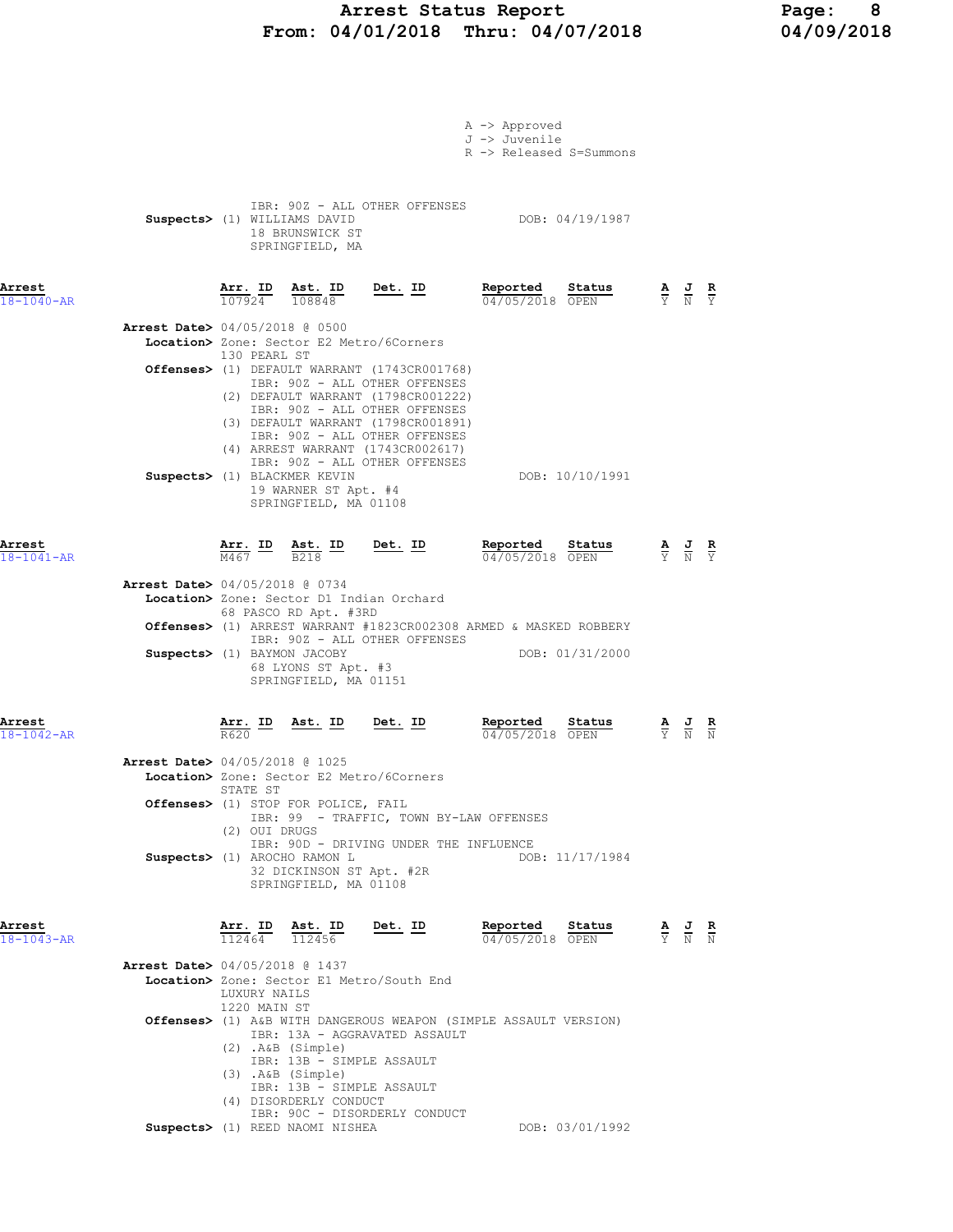### Arrest Status Report 19<br>
19/01/2018 Thru: 04/07/2018 14/09/2018 From: 04/01/2018 Thru: 04/07/2018

A -> Approved J -> Juvenile R -> Released S=Summons

 126 HARVARD ST SPRINGFIELD, MA 01109

| Arrest<br>$18 - 1046 - AR$ |                                                                        |                                | Arr. ID Ast. ID<br>$108862$ 092919                                                                    | <u>Det. ID</u>                                                                                                                                                       | Reported<br>04/05/2018 OPEN                             | Status          |                                                                                                 | $\frac{\mathbf{A}}{\mathbf{Y}}$ $\frac{\mathbf{J}}{\mathbf{N}}$ $\frac{\mathbf{R}}{\mathbf{Y}}$ |                             |
|----------------------------|------------------------------------------------------------------------|--------------------------------|-------------------------------------------------------------------------------------------------------|----------------------------------------------------------------------------------------------------------------------------------------------------------------------|---------------------------------------------------------|-----------------|-------------------------------------------------------------------------------------------------|-------------------------------------------------------------------------------------------------|-----------------------------|
|                            | <b>Arrest Date&gt;</b> 04/05/2018 @ 1750                               | DUNKIN DONUTS<br>2 SARATOGA ST | Offenses> (1) MOTOR VEH, RECEIVE STOLEN<br>3 HILLSIDE PL<br>SPRINGFIELD, MA                           | Location> Zone: Sector E1 Metro/South End<br>IBR: 280 - STOLEN PROPERTY OFFENSES                                                                                     | Suspects> (1) GARCIA CHRISTOPHER CARLOS DOB: 09/18/1992 |                 |                                                                                                 |                                                                                                 |                             |
| Arrest<br>18-1047-AR       |                                                                        |                                | $\frac{\texttt{Arr. ID}}{106895}$ $\frac{\texttt{ Ast. ID}}{103520}$                                  | Det. ID                                                                                                                                                              | Reported<br>04/05/2018 OPEN                             | Status          | $\frac{\mathbf{A}}{\mathbf{Y}}$ $\frac{\mathbf{J}}{\mathbf{N}}$ $\frac{\mathbf{R}}{\mathbf{Y}}$ |                                                                                                 |                             |
|                            | <b>Arrest Date&gt;</b> 04/05/2018 @ 1913                               | INSIDE                         | Location> Zone: Sector F1 McKnight/Bay<br>25 CORTLAND ST Apt. #3                                      |                                                                                                                                                                      |                                                         |                 |                                                                                                 |                                                                                                 |                             |
|                            |                                                                        |                                | Suspects> (1) SMITH JAMES W JR                                                                        | Offenses> (1) FUGITIVE FROM JUSTICE ON COURT WARRANT<br>IBR: 90Z - ALL OTHER OFFENSES<br>(2) FUGITIVE FROM JUSTICE ON COURT WARRANT<br>IBR: 90Z - ALL OTHER OFFENSES | DOB: 05/26/1982                                         |                 |                                                                                                 |                                                                                                 |                             |
| Arrest<br>18-1048-AR       |                                                                        | 100621                         | 25 CORTLAND ST Apt. #3RD<br>Arr. ID Ast. ID<br>111535                                                 | SPRINGFIELD, MA 01109-2412<br>Det. ID                                                                                                                                | Reported<br>04/05/2018 OPEN                             | Status          |                                                                                                 |                                                                                                 |                             |
|                            | <b>Arrest Date&gt;</b> 04/05/2018 @ 1900                               | 236 LOCUST ST                  | Location> Zone: Sector H1 Forest Park                                                                 | <b>Offenses&gt;</b> (1) UNLICENSED OPERATION OF MV                                                                                                                   |                                                         |                 |                                                                                                 |                                                                                                 |                             |
|                            |                                                                        |                                | (3) UNINSURED MOTOR VEHICLE<br>Suspects> (1) TORRES JULIO A<br>105 OSWEGO ST<br>SPRINGFIELD, MA 01105 | IBR: 99 - TRAFFIC, TOWN BY-LAW OFFENSES<br>(2) UNREGISTERED MOTOR VEHICLE<br>IBR: 99 - TRAFFIC, TOWN BY-LAW OFFENSES<br>IBR: 99 - TRAFFIC, TOWN BY-LAW OFFENSES      |                                                         | DOB: 11/28/1970 |                                                                                                 |                                                                                                 |                             |
| Arrest<br>18-1049-AR       |                                                                        | Arr. ID<br>103510              | <u>Ast. ID</u>                                                                                        | <u>Det. ID</u>                                                                                                                                                       | Reported<br>04/05/2018 OPEN                             | Status          |                                                                                                 |                                                                                                 | $rac{\mathbf{R}}{\Upsilon}$ |
|                            | <b>Arrest Date&gt;</b> 04/05/2018 @ 1923<br>Suspects> (1) ADJEI HANSON | 130 PEARL ST                   | Offenses> (1) DEFAULT WARRANT<br>94 DUBOIS ST<br>SPRINGFIELD, MA 01118                                | Location> Zone: Sector E2 Metro/6Corners<br>IBR: 90Z - ALL OTHER OFFENSES                                                                                            |                                                         | DOB: 05/09/1992 |                                                                                                 |                                                                                                 |                             |
| Arrest<br>$18 - 1050 - AR$ |                                                                        | Arr. ID<br>A140                | Ast. ID<br>101940                                                                                     | Det. ID                                                                                                                                                              | Reported<br>04/05/2018 OPEN                             | Status          | $rac{\mathbf{A}}{\mathbf{Y}}$                                                                   | $\frac{1}{N}$                                                                                   | $\frac{\mathbf{R}}{\rm N}$  |

 Arrest Date> 04/05/2018 @ 1930 Location> Zone: Sector E1 Metro/South End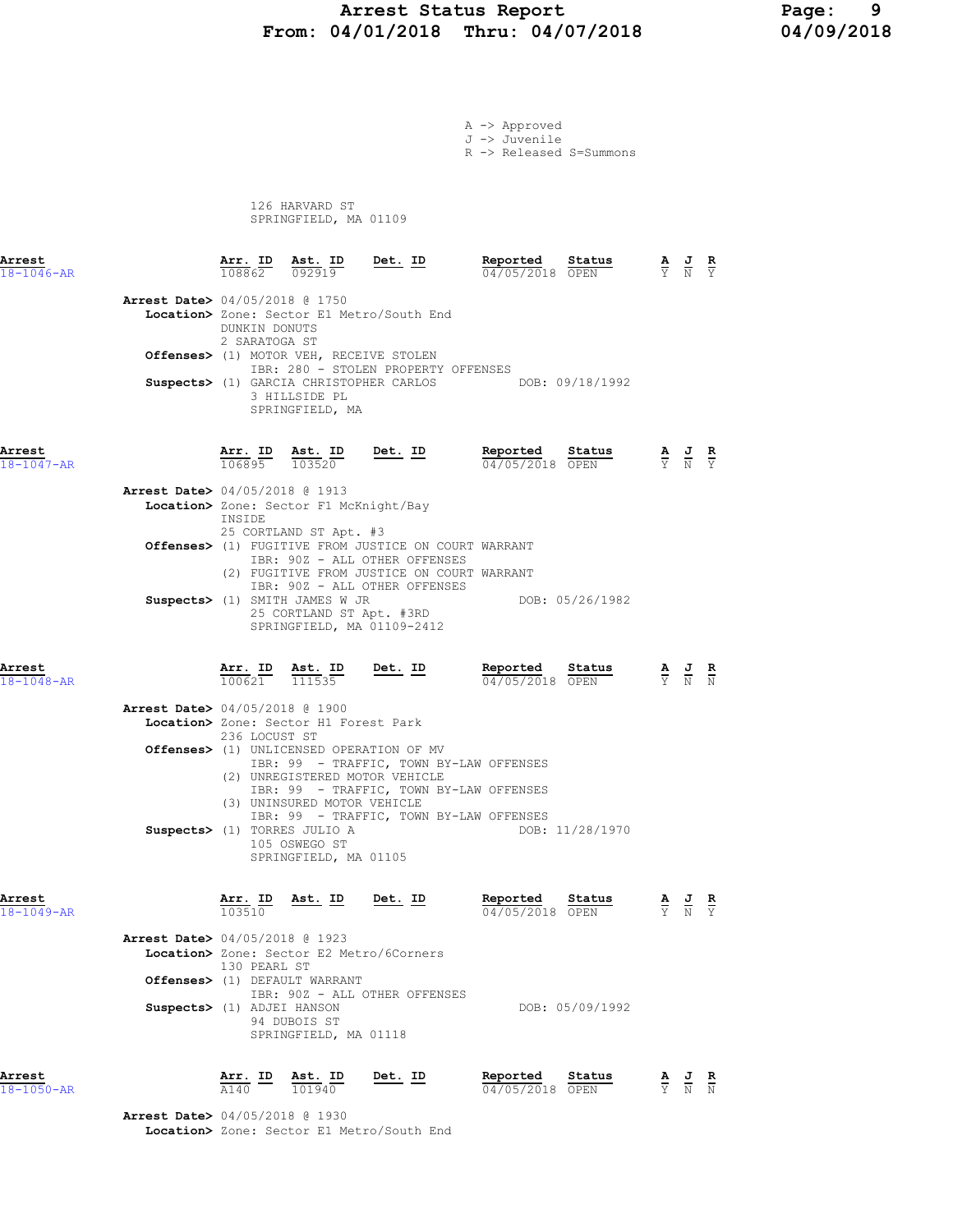# Arrest Status Report Page: 10 From: 04/01/2018 Thru: 04/07/2018 04/09/2018

|                            |                                                                                                                                                                                                                                                                                                                                        | A -> Approved<br>J -> Juvenile<br>R -> Released S=Summons |                                                                                                       |
|----------------------------|----------------------------------------------------------------------------------------------------------------------------------------------------------------------------------------------------------------------------------------------------------------------------------------------------------------------------------------|-----------------------------------------------------------|-------------------------------------------------------------------------------------------------------|
|                            | 29 LOCUST ST<br>Offenses> (1) DRUG, POSSESS CLASS B<br>IBR: 35A - DRUG / NARCOTIC VIOLATIONS<br>Suspects> (1) BERRIOS JAYLINE<br>96 ORANGE ST<br>SPRINGFIELD, MA                                                                                                                                                                       | DOB: 09/25/1988                                           |                                                                                                       |
| Arrest<br>18-1051-AR       | $\frac{\texttt{Arr. ID}}{112472}$ $\frac{\texttt{ Ast. ID}}{111521}$ Det. ID                                                                                                                                                                                                                                                           | Reported<br>Status<br>04/05/2018 OPEN                     | $\frac{\mathbf{A}}{\overline{Y}}$ $\frac{\mathbf{J}}{\overline{N}}$ $\frac{\mathbf{R}}{\overline{Y}}$ |
|                            | Arrest Date> 04/05/2018 @ 1945<br>Location> Zone: Sector E1 Metro/South End<br><b>CVS</b><br>1500 MAIN ST<br>Offenses> (1) ROBBERY, UNARMED<br>IBR: 120 - ROBBERY                                                                                                                                                                      |                                                           |                                                                                                       |
|                            | (2) DEFAULT WARRANT<br>IBR: 90Z - ALL OTHER OFFENSES<br>(3) ARREST WARRANT<br>IBR: 90Z - ALL OTHER OFFENSES<br>Suspects> (1) RIVERA HECTOR<br>HOMELESS<br>SPRINGFIELD, MA                                                                                                                                                              | DOB: 04/20/1968                                           |                                                                                                       |
| Arrest<br>18-1052-AR       | Arr. ID Ast. ID Det. ID<br>$\frac{1}{6889}$ $\frac{1}{100}$ $\frac{1}{100}$ $\frac{1}{100}$                                                                                                                                                                                                                                            | Reported<br>Status<br>04/05/2018 OPEN                     | $\frac{\mathbf{A}}{\mathbf{Y}}$ $\frac{\mathbf{J}}{\mathbf{N}}$ $\frac{\mathbf{R}}{\mathbf{Y}}$       |
|                            | <b>Arrest Date&gt;</b> 04/05/2018 @ 0757<br>Location> Zone: Sector H1 Forest Park<br>SOUTH END PACKAGE STORE INC<br>32 FORT PLEASANT AVE<br>Offenses> (1) DRUG, DISTRIBUTE CLASS B<br>IBR: 35A - DRUG / NARCOTIC VIOLATIONS<br>Suspects> (1) COOK ASIA<br>43 FORT PLEASANT AVE<br>SPRINGFIELD, MA 01108                                | DOB: 12/16/1990                                           |                                                                                                       |
| Arrest<br>$18 - 1053 - AR$ | <u>Det. ID</u><br>$\frac{\text{Arr.}}{106895}$<br><u>Ast.</u> ID<br>103520<br>Arrest Date> 04/05/2018 @ 2120<br>Location> Zone: Sector E2 Metro/6Corners                                                                                                                                                                               | Reported<br>Status<br>04/05/2018 OPEN                     | $\frac{\mathbf{A}}{\mathbf{Y}}$ $\frac{\mathbf{J}}{\mathbf{N}}$ $\frac{\mathbf{R}}{\mathbf{Y}}$       |
|                            | TAYLOR ST<br>Offenses> (1) ARREST WARRANT-#1423CR000927<br>IBR: 90Z - ALL OTHER OFFENSES<br>Suspects> (1) BANKS JEROME<br>78 FLORENCE Apt. #1ST<br>SPRINGFIELD, MA                                                                                                                                                                     | DOB: 05/22/1985                                           |                                                                                                       |
| Arrest<br>$18 - 1054 - AR$ | $\frac{\text{Arr. ID}}{\text{Tr. II}}$ $\frac{\text{Ast. ID}}{\text{Tr. II}}$<br><u>Det.</u> ID<br>103511<br>K456                                                                                                                                                                                                                      | Reported<br>Status<br>04/05/2018 OPEN                     | $\frac{\mathbf{A}}{\mathbf{Y}}$ $\frac{\mathbf{J}}{\mathbf{N}}$ $\frac{\mathbf{R}}{\mathbf{Y}}$       |
|                            | <b>Arrest Date&gt;</b> 04/05/2018 @ 2045<br>Location> Zone: Sector F1 McKnight/Bay<br>STATE ST<br>Offenses> (1) LICENSE SUSPENDED, OP MV WITH<br>IBR: 99 - TRAFFIC, TOWN BY-LAW OFFENSES<br>(2) DANGEROUS WEAPON, CARRY<br>IBR: 520 - WEAPON LAW VIOLATIONS<br>Suspects> (1) MATEO JOSE J<br>89 BOWLES ST Apt. #2FL<br>SPRINGFIELD, MA | DOB: 08/12/1987                                           |                                                                                                       |
| Arrest                     | <u>Arr. ID Ast. ID</u><br><u>Det. ID</u>                                                                                                                                                                                                                                                                                               | Reported<br>Status                                        | <u>A J R</u>                                                                                          |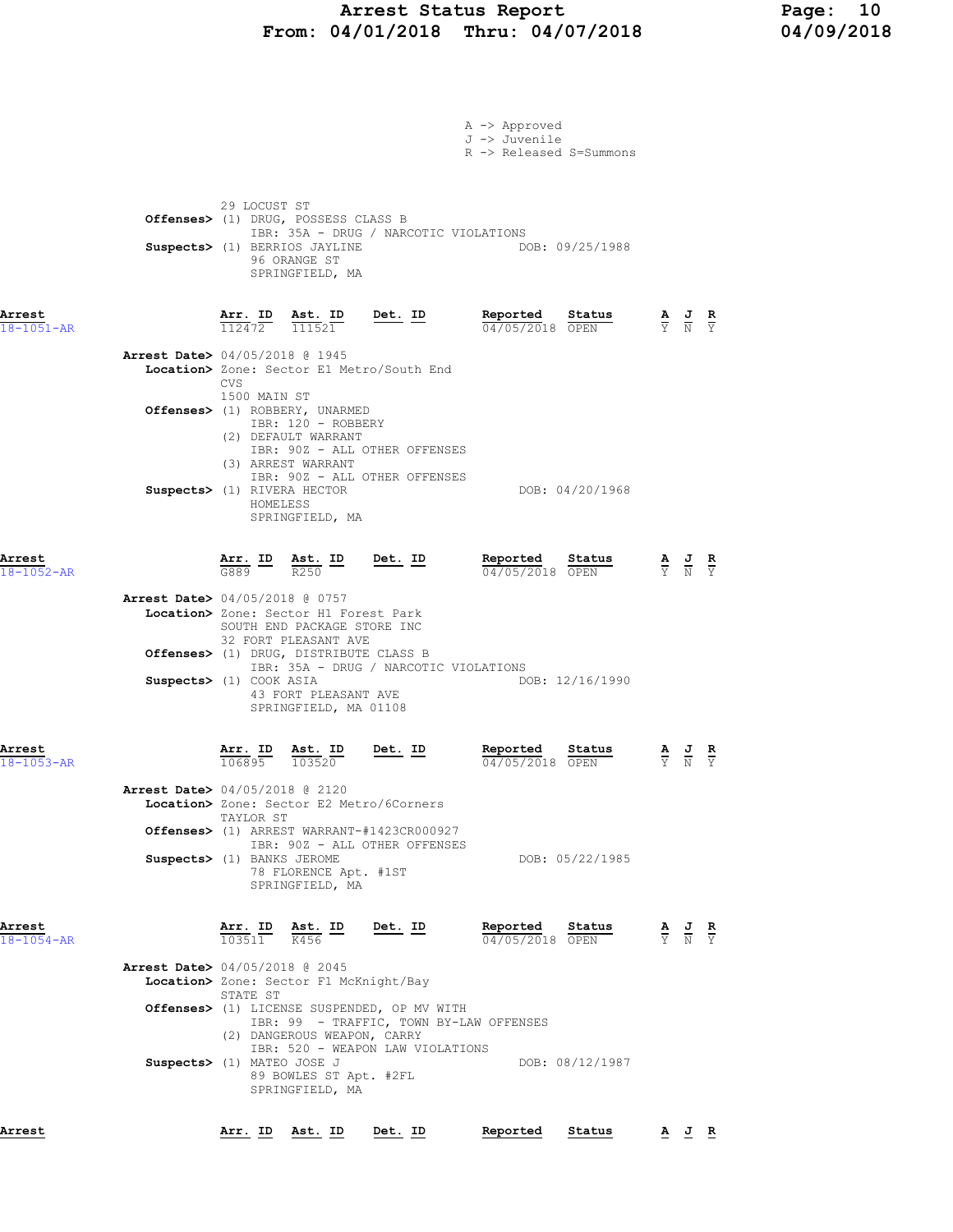## Arrest Status Report Page: 11 From: 04/01/2018 Thru: 04/07/2018 04/09/2018

| Arrest<br>$18 - 1061 - AR$ | IBR: 13B - SIMPLE ASSAULT<br>(5) LEAVE SCENE OF PERSONAL INJURY<br>IBR: 99 - TRAFFIC, TOWN BY-LAW OFFENSES<br>Suspects> (1) WILLIAMS ODELLE<br>127 DICKINSON Apt. #1R<br>SPRINGFIELD, MA 01104<br>Arr. ID<br>Ast. ID<br>Det. ID<br>107753                                                                                                                              | DOB: 03/28/1977<br>Reported<br>Status                     | $\frac{\mathbf{A}}{\overline{Y}}$ $\frac{\mathbf{J}}{\overline{N}}$ $\frac{\mathbf{R}}{\overline{Y}}$ |
|----------------------------|------------------------------------------------------------------------------------------------------------------------------------------------------------------------------------------------------------------------------------------------------------------------------------------------------------------------------------------------------------------------|-----------------------------------------------------------|-------------------------------------------------------------------------------------------------------|
|                            | <b>Arrest Date&gt;</b> 04/06/2018 @ 0054<br>Location> Zone: Sector H1 Forest Park<br>SUMNER AVE<br>Offenses> (1) RECKLESS OPERATION OF MOTOR VEHICLE<br>IBR: 99 - TRAFFIC, TOWN BY-LAW OFFENSES<br>(2) STOP FOR POLICE, FAIL<br>IBR: 99 - TRAFFIC, TOWN BY-LAW OFFENSES<br>(3) A&B WITH DANGEROUS WEAPON<br>IBR: 13A - AGGRAVATED ASSAULT<br>(4) RESIST ARREST         |                                                           |                                                                                                       |
| Arrest<br>$18 - 1059 - AR$ | Arr. ID Ast. ID<br><u>Det. ID</u><br>107924 104282                                                                                                                                                                                                                                                                                                                     | Reported<br>Status<br>04/06/2018 OPEN                     | $\frac{\mathbf{A}}{\mathbf{Y}}$ $\frac{\mathbf{J}}{\mathbf{N}}$<br>к<br>$\overline{v}$                |
|                            | Location> Zone: Sector A N. End/Memorial<br>117 ORCHARD ST<br>Offenses> (1) DISORDERLY CONDUCT<br>IBR: 90C - DISORDERLY CONDUCT<br>(2) RESIST ARREST<br>IBR: 13B - SIMPLE ASSAULT<br>Suspects> (1) RIVERA JOURDAN C<br>120 ORCHARD ST Apt. #APT C<br>SPRINGFIELD, MA 01107-1457                                                                                        | DOB: 03/10/2000                                           |                                                                                                       |
| Arrest<br>18-1058-AR       | $rac{\text{Ast. ID}}{106661}$ Det. ID<br>$\frac{\texttt{Arr.}}{100135}$<br>Arrest Date> 04/05/2018 @ 2329                                                                                                                                                                                                                                                              | Reported<br>Status<br>04/05/2018 OPEN                     | $\frac{\mathbf{A}}{\mathbf{Y}}$ $\frac{\mathbf{J}}{\mathbf{N}}$                                       |
|                            | Arrest Date> 04/05/2018 @ 2329<br>Location> Zone: Sector A N. End/Memorial<br>107 ORCHARD ST<br>Offenses> (1) RESIST ARREST<br>IBR: 13B - SIMPLE ASSAULT<br>(2) DRUG, POSSESS CLASS B<br>IBR: 35A - DRUG / NARCOTIC VIOLATIONS<br>(3) TRESPASS<br>IBR: 90J - TRESPASS OF REAL PROPERTY<br>Suspects> (1) OATES DONTAY D<br>23 VAN BUREN AVE Apt. #1R<br>SPRINGFIELD, MA | DOB: 10/03/1990                                           |                                                                                                       |
| Arrest<br>$18 - 1057 - AR$ | Arr. ID<br>Ast. ID<br><u>Det. ID</u><br>100135<br>106661                                                                                                                                                                                                                                                                                                               | Reported<br>Status<br>04/05/2018 OPEN                     | $\frac{\mathbf{A}}{\mathbf{Y}}$ $\frac{\mathbf{J}}{\mathbf{N}}$ $\frac{\mathbf{R}}{\mathbf{Y}}$       |
|                            | <b>Arrest Date&gt;</b> 04/05/2018 @ 2150<br>Location> Zone: Sector A N. End/Memorial<br>SW SECTOR<br>101 LOWELL ST<br>Offenses> (1) DISORDERLY CONDUCT<br>IBR: 90C - DISORDERLY CONDUCT<br>Suspects> (1) DIXON SANDERS<br>755 WORTHINGTON ST<br>SPRINGFIELD, MA                                                                                                        | DOB: 05/25/1991                                           |                                                                                                       |
| $18 - 1055 - AR$           | 101939 050444                                                                                                                                                                                                                                                                                                                                                          | 04/05/2018 OPEN Y N Y                                     |                                                                                                       |
|                            |                                                                                                                                                                                                                                                                                                                                                                        | A -> Approved<br>J -> Juvenile<br>R -> Released S=Summons |                                                                                                       |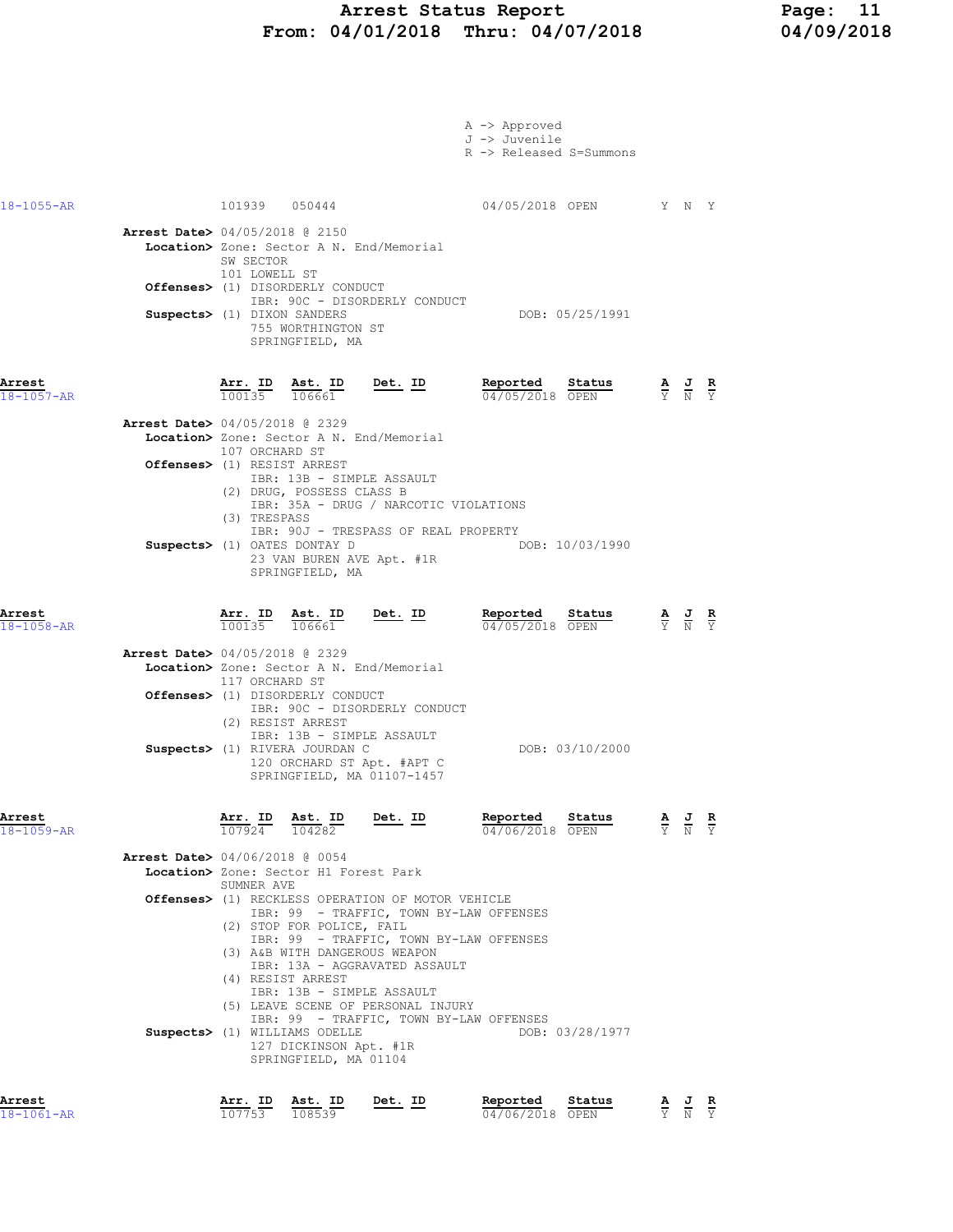### Arrest Status Report Page: 12 From: 04/01/2018 Thru: 04/07/2018 04/09/2018

|                            |                                          |                        |                                                                        |                                                                                                                        | A -> Approved<br>J -> Juvenile<br>R -> Released S=Summons                              |        |                                                                                                       |  |
|----------------------------|------------------------------------------|------------------------|------------------------------------------------------------------------|------------------------------------------------------------------------------------------------------------------------|----------------------------------------------------------------------------------------|--------|-------------------------------------------------------------------------------------------------------|--|
|                            |                                          |                        |                                                                        |                                                                                                                        |                                                                                        |        |                                                                                                       |  |
|                            | <b>Arrest Date&gt;</b> 04/06/2018 @ 0146 | MERCY<br>209 CAREW ST  |                                                                        | Location> Zone: Sector B1 Liberty Heights                                                                              |                                                                                        |        |                                                                                                       |  |
|                            |                                          | (2) TRESPASS           |                                                                        | Offenses> (1) ASSAULT W/DANGEROUS WEAPON<br>IBR: 13A - AGGRAVATED ASSAULT<br>IBR: 90J - TRESPASS OF REAL PROPERTY      |                                                                                        |        |                                                                                                       |  |
|                            |                                          | HOMELESS               | Suspects> (1) MUNIZ ANGEL L III<br>HOMELESS, MA                        |                                                                                                                        | DOB: 07/09/1981                                                                        |        |                                                                                                       |  |
| Arrest<br>$18 - 1062 - AR$ |                                          | 106033                 | Arr. ID Ast. ID<br>106656                                              | Det. ID                                                                                                                | Reported Status<br>04/06/2018 OPEN                                                     |        | $\frac{\mathbf{A}}{\mathbf{Y}}$ $\frac{\mathbf{J}}{\mathbf{N}}$ $\frac{\mathbf{R}}{\mathbf{Y}}$       |  |
|                            | <b>Arrest Date&gt;</b> 04/06/2018 @ 0315 | HICKORY ST             |                                                                        | Location> Zone: Sector F2 Old&Upper Hill                                                                               |                                                                                        |        |                                                                                                       |  |
|                            |                                          |                        | Offenses> (1) LIGHTS VIOLATION, MV<br>(2) STOP FOR POLICE, FAIL        |                                                                                                                        | IBR: 99 - TRAFFIC, TOWN BY-LAW OFFENSES<br>IBR: 99 - TRAFFIC, TOWN BY-LAW OFFENSES     |        |                                                                                                       |  |
|                            |                                          |                        | (4) RESIST ARREST<br>IBR: 13B - SIMPLE ASSAULT                         |                                                                                                                        | (3) LICENSE REVOKED AS HTO, OPERATE MV WITH<br>IBR: 99 - TRAFFIC, TOWN BY-LAW OFFENSES |        |                                                                                                       |  |
|                            |                                          |                        | (5) A&B ON POLICE OFFICER<br>IBR: 13B - SIMPLE ASSAULT                 | (6) SNOW/REC VEH HELMET VIOLATION                                                                                      | IBR: 99 - TRAFFIC, TOWN BY-LAW OFFENSES                                                |        |                                                                                                       |  |
|                            |                                          |                        |                                                                        | (7) RECKLESS OPERATION OF MOTOR VEHICLE<br>(8) UNREGISTERED MOTOR VEHICLE                                              | IBR: 99 - TRAFFIC, TOWN BY-LAW OFFENSES<br>IBR: 99 - TRAFFIC, TOWN BY-LAW OFFENSES     |        |                                                                                                       |  |
|                            | Suspects> (1) RIVERA ELVIN               |                        | (9) UNINSURED MOTOR VEHICLE<br>86 FLORENCE ST<br>SPRINGFIELD, MA 01109 |                                                                                                                        | IBR: 99 - TRAFFIC, TOWN BY-LAW OFFENSES<br>DOB: 10/01/1994                             |        |                                                                                                       |  |
| Arrest<br>18-1063-AR       |                                          | <u>Arr. ID</u><br>B979 | <u>Ast. ID</u><br>C369                                                 | Det. ID                                                                                                                | Reported<br>04/06/2018 OPEN                                                            | Status | $\frac{\mathbf{A}}{\mathbf{Y}}$ $\frac{\mathbf{J}}{\mathbf{N}}$ $\frac{\mathbf{R}}{\mathbf{Y}}$       |  |
|                            | <b>Arrest Date&gt;</b> 04/06/2018 @ 1100 | MAIN ST                |                                                                        | Location> Zone: Sector A N. End/Memorial                                                                               |                                                                                        |        |                                                                                                       |  |
|                            |                                          |                        | Offenses> (1) DRUG, DISTRIBUTE CLASS A                                 | IBR: 35A - DRUG / NARCOTIC VIOLATIONS<br>(2) DRUG, POSSESS TO DISTRIB CLASS A<br>IBR: 35A - DRUG / NARCOTIC VIOLATIONS |                                                                                        |        |                                                                                                       |  |
|                            |                                          |                        | Suspects> (1) COTTO ORLANDO JR                                         | (3) DRUG VIOLATION NEAR SCHOOL/PARK<br>IBR: 35A - DRUG / NARCOTIC VIOLATIONS                                           | DOB: 04/17/1976                                                                        |        |                                                                                                       |  |
|                            |                                          |                        | 2988 MAIN ST Apt. #1FLR<br>SPRINGFIELD, MA 01107                       |                                                                                                                        |                                                                                        |        |                                                                                                       |  |
| Arrest<br>18-1064-AR       |                                          | Arr. ID<br>111499      | Ast. ID<br>$\frac{\text{Asc.}}{112501}$                                | $Det. ID$                                                                                                              | Reported<br>04/06/2018 OPEN                                                            | Status | $\frac{\mathbf{A}}{\overline{Y}}$ $\frac{\mathbf{J}}{\overline{N}}$ $\frac{\mathbf{R}}{\overline{N}}$ |  |
|                            | <b>Arrest Date&gt;</b> 04/06/2018 @ 1525 | 66 FARRAGUT ST         |                                                                        | Location> Zone: Sector C East Springfield                                                                              |                                                                                        |        |                                                                                                       |  |
|                            |                                          |                        | Offenses> (1) THREAT TO COMMIT CRIME<br>IBR: 13C - INTIMIDATION        | (2) HOME INVASION, FIREARM-ARMED                                                                                       |                                                                                        |        |                                                                                                       |  |
|                            |                                          |                        |                                                                        | IBR: 13A - AGGRAVATED ASSAULT<br>(3) ASSAULT W/DANGEROUS WEAPON                                                        |                                                                                        |        |                                                                                                       |  |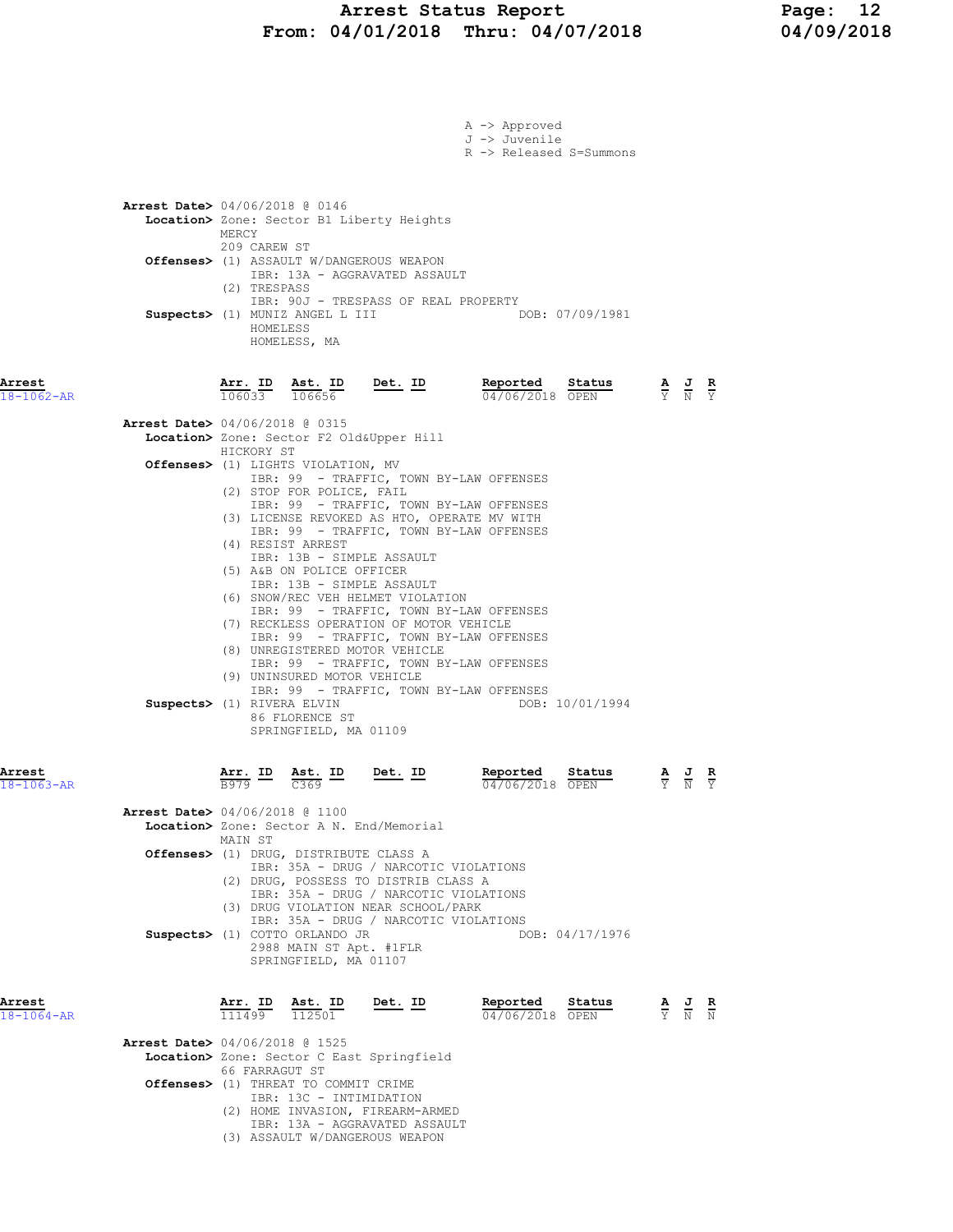# Arrest Status Report 13<br>04/01/2018 Thru: 04/07/2018 14/09/2018 From: 04/01/2018 Thru: 04/07/2018

|                            |                                          |                   |                                                                                                                                               |                                          | A -> Approved<br>J -> Juvenile<br>R -> Released S=Summons                                                                                           |                                                                                                 |                                                                                                       |  |
|----------------------------|------------------------------------------|-------------------|-----------------------------------------------------------------------------------------------------------------------------------------------|------------------------------------------|-----------------------------------------------------------------------------------------------------------------------------------------------------|-------------------------------------------------------------------------------------------------|-------------------------------------------------------------------------------------------------------|--|
|                            | Suspects> (1) MEAS JASON                 |                   | 34 CAMERON ST<br>SPRINGFIELD, MA                                                                                                              | IBR: 90Z - ALL OTHER OFFENSES            | DOB: 12/28/1989                                                                                                                                     |                                                                                                 |                                                                                                       |  |
| Arrest<br>$18 - 1065 - AR$ |                                          |                   | $\frac{\texttt{Arr. ID}}{111508}$ $\frac{\texttt{ Ast. ID}}{108862}$ Det. ID                                                                  |                                          | Reported Status<br>04/06/2018 OPEN                                                                                                                  |                                                                                                 | $\frac{\mathbf{A}}{\overline{Y}}$ $\frac{\mathbf{J}}{\overline{N}}$ $\frac{\mathbf{R}}{\overline{Y}}$ |  |
|                            | Arrest Date> 04/06/2018 @ 1542           | 556 ST JAMES AVE  | Location> Zone: Sector F1 McKnight/Bay                                                                                                        |                                          |                                                                                                                                                     |                                                                                                 |                                                                                                       |  |
|                            |                                          | HOMELESS          | Offenses> (1) DEFAULT WARRANT<br>Suspects> (1) LUCASIK ROBERT JR<br>HOMELESS, UK                                                              | IBR: 90Z - ALL OTHER OFFENSES            | DOB: 05/22/1968                                                                                                                                     |                                                                                                 |                                                                                                       |  |
| Arrest<br>$18 - 1066 - AR$ |                                          |                   |                                                                                                                                               |                                          | $\frac{\texttt{Arr.}}{\texttt{D867}}$ ID ast. ID Det. ID Reported $\frac{\texttt{Reported}}{\texttt{D4706700}}$<br><u>Status</u><br>04/06/2018 OPEN | $\frac{\mathbf{A}}{\mathbf{Y}}$ $\frac{\mathbf{J}}{\mathbf{N}}$ $\frac{\mathbf{R}}{\mathbf{N}}$ |                                                                                                       |  |
|                            | <b>Arrest Date&gt;</b> 04/06/2018 @ 1500 | 39 FERRIS ST      |                                                                                                                                               | Location> Zone: Sector D2 Indian Orchard |                                                                                                                                                     |                                                                                                 |                                                                                                       |  |
|                            |                                          |                   | Offenses> (1) A&B WITH DANGEROUS WEAPON<br>IBR: 13B - SIMPLE ASSAULT<br>Suspects> (1) ROBBINS HOWARD DAVID<br>39 FERRIS ST<br>SPRINGFIELD, MA |                                          | DOB: 08/03/1961                                                                                                                                     |                                                                                                 |                                                                                                       |  |
| Arrest<br>$18 - 1067 - AR$ |                                          |                   | $\frac{\texttt{Arr. ID}}{100621}$ $\frac{\texttt{ Ast. ID}}{T725}$ $\frac{\texttt{Det. ID}}{T725}$                                            |                                          | Reported Status<br>04/06/2018 OPEN                                                                                                                  |                                                                                                 | $\frac{\mathbf{A}}{\mathbf{Y}}$ $\frac{\mathbf{J}}{\mathbf{N}}$ $\frac{\mathbf{R}}{\mathbf{Y}}$       |  |
|                            | <b>Arrest Date&gt;</b> 04/06/2018 @ 1730 | 250 BELMONT AVE   | Location> Zone: Sector H1 Forest Park                                                                                                         | PAIN MNGMT AND REHAB CHIRPRCTR           |                                                                                                                                                     |                                                                                                 |                                                                                                       |  |
|                            | Offenses> (1) OUI LIQUOR                 |                   | (2) MARKED LANES VIOLATION<br>(3) SCHOOL BUS, FAIL STOP FOR                                                                                   | IBR: 90D - DRIVING UNDER THE INFLUENCE   | IBR: 99 - TRAFFIC, TOWN BY-LAW OFFENSES                                                                                                             |                                                                                                 |                                                                                                       |  |
|                            |                                          |                   | Suspects> (1) TULLER BRENDAN<br>212 SOUTHWORTH DR<br>ASFORD, CT 06278                                                                         |                                          | IBR: 99 - TRAFFIC, TOWN BY-LAW OFFENSES<br>DOB: 12/08/1993                                                                                          |                                                                                                 |                                                                                                       |  |
| Arrest<br>18-1068-AR       |                                          | 108663            | Arr. ID Ast. ID<br>109785                                                                                                                     | Det. ID                                  | Reported<br>Status<br>04/06/2018 OPEN                                                                                                               |                                                                                                 | $\frac{\mathbf{A}}{\mathbf{Y}}$ $\frac{\mathbf{J}}{\mathbf{N}}$ $\frac{\mathbf{R}}{\mathbf{N}}$       |  |
|                            | <b>Arrest Date&gt;</b> 04/06/2018 @ 1813 |                   | Location> Zone: Sector H1 Forest Park<br>17 SUMNER AVE Apt. #2                                                                                |                                          |                                                                                                                                                     |                                                                                                 |                                                                                                       |  |
|                            | Suspects> (1) PICA MARIA S               |                   | Offenses> (1) ARREST WARRANT<br>17 SUMNER AVE Apt. #1L<br>SPRINGFIELD, MA 01109                                                               | IBR: 90Z - ALL OTHER OFFENSES            | DOB: 10/11/1952                                                                                                                                     |                                                                                                 |                                                                                                       |  |
| Arrest<br>$18 - 1069 - AR$ |                                          | Arr. ID<br>100135 | Ast. ID<br>109869                                                                                                                             | Det. ID                                  | Reported<br>Status<br>04/06/2018 OPEN                                                                                                               |                                                                                                 | $\frac{\mathbf{A}}{\mathbf{Y}}$ $\frac{\mathbf{J}}{\mathbf{N}}$ $\frac{\mathbf{R}}{\mathbf{Y}}$       |  |
|                            | <b>Arrest Date&gt;</b> 04/06/2018 @ 1820 |                   |                                                                                                                                               |                                          |                                                                                                                                                     |                                                                                                 |                                                                                                       |  |

Location> Zone: Sector H1 Forest Park

70 BELMONT AVE Apt. #1L